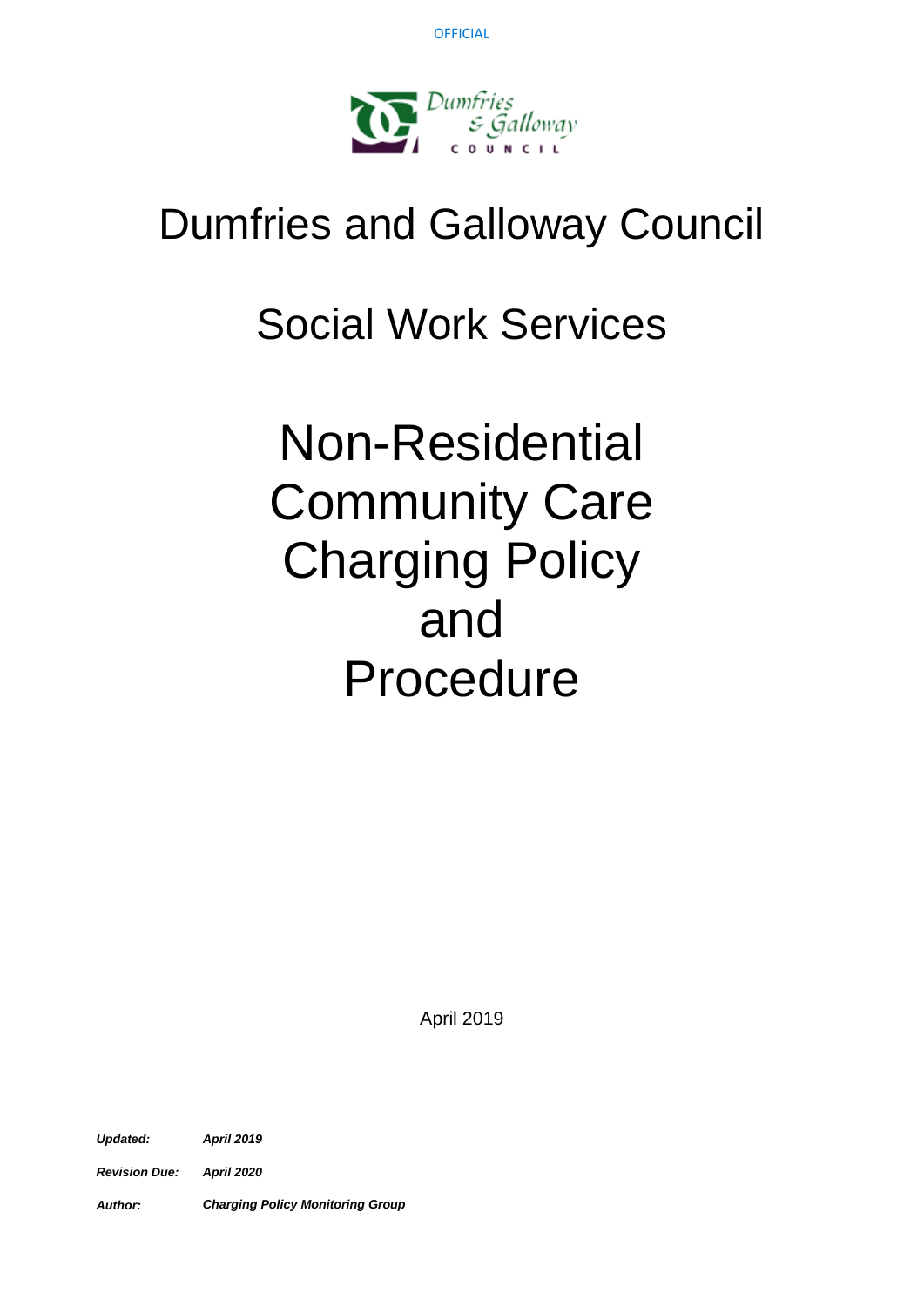# CONTENTS Page

| $\mathbf 1$    | Introduction                                                                                 | $\overline{2}$ |
|----------------|----------------------------------------------------------------------------------------------|----------------|
| $\overline{2}$ | Principles of the Non-Residential Community Care Charging Policy                             | 3              |
| 3              | <b>Charge Definitions</b>                                                                    | 4              |
| 3.1            | <b>Chargeable Services</b>                                                                   | 4              |
| 3.2            | Services where there is no charge under this Policy                                          | 5              |
| 4              | Calculating the Charge                                                                       | 6              |
| 4.1            | <b>Financial Assessment</b>                                                                  | 6              |
| 4.2            | Invoicing arrangements                                                                       | 8              |
| 4.3            | <b>Financial Assessment Calculation</b>                                                      | 8              |
| 5              | Costs of care                                                                                | 11             |
| 6              | Portability of Care                                                                          | 11             |
| $\overline{7}$ | Anti-Poverty Approach to Charges                                                             | 11             |
| 7.1            | Income maximisation and benefit take-up                                                      | 11             |
| 7.2            | Non-payment of charges and debt recovery                                                     | 12             |
| 7.3            | <b>Charging Policy Review and Appeals</b>                                                    | 12             |
| App 1          | Legislative Framework                                                                        | 13             |
| App 2          | Components of the Non-Residential Community Care Charging Policy<br>subject to annual update | 14             |
| App 3          | Illustrations of Financial Assessment and Charges                                            | 15             |
| App 4          | Non-Residential Community Care Charging Policy: Review and Appeals<br>Procedure              | 20             |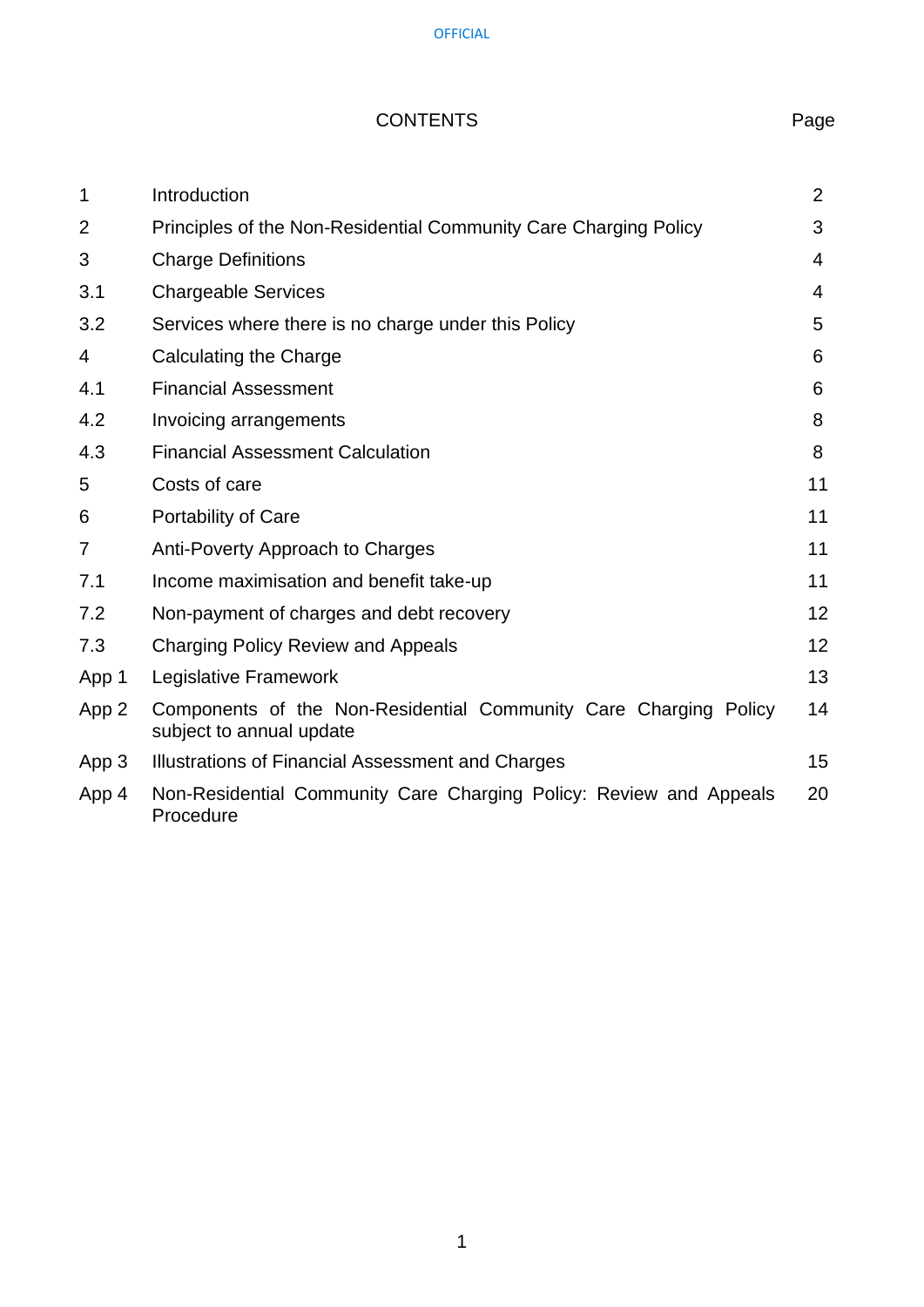#### **NON-RESIDENTIAL COMMUNITY CARE CHARGING POLICY**

#### **1. Introduction**

The **Non-Residential Community Care Charging Policy** establishes the basis of charges to adults who use non-residential community care services. This policy only applies to non-residential social work services and is supported by procedures.

At the core of this policy lies a recognition that the role of Dumfries and Galloway Council is to create an enabling environment to support individuals who use care services, and their carers, building on their right to participate in society and supporting them to live independently, with control, freedom, choice and dignity.

This policy is compliant with legislation as detailed in Appendix 1. The Council's power to charge for these services is discretionary and subject to local accountability. The Council's initial Charging Policy was approved in September 1999.

The Non-Residential Community Care Charging Policy aims:

- To clarify the principles which support the charging for services
- To provide details of which services are free or chargeable either at a flat rate or through financial assessment
- To support individuals in maximising their income through advice and support
- To clarify the processes available for review, appeals, non-payment and debt recovery.

Charges for some non-residential community care services are not subject to financial assessment but are usually charged for at the point of provision. These services are detailed in Section 3 of this document.

Charges for non-residential community care services are reviewed annually to apply charges on the anniversary of the care package. The department may review these charges more frequently.

Appendix 2 sets out components included with the Non-Residential Community Care Charging Policy. These components are reviewed annually to apply charges due from the following April. The department may also review these components more frequently. These components **(C)** are referred to throughout the Policy.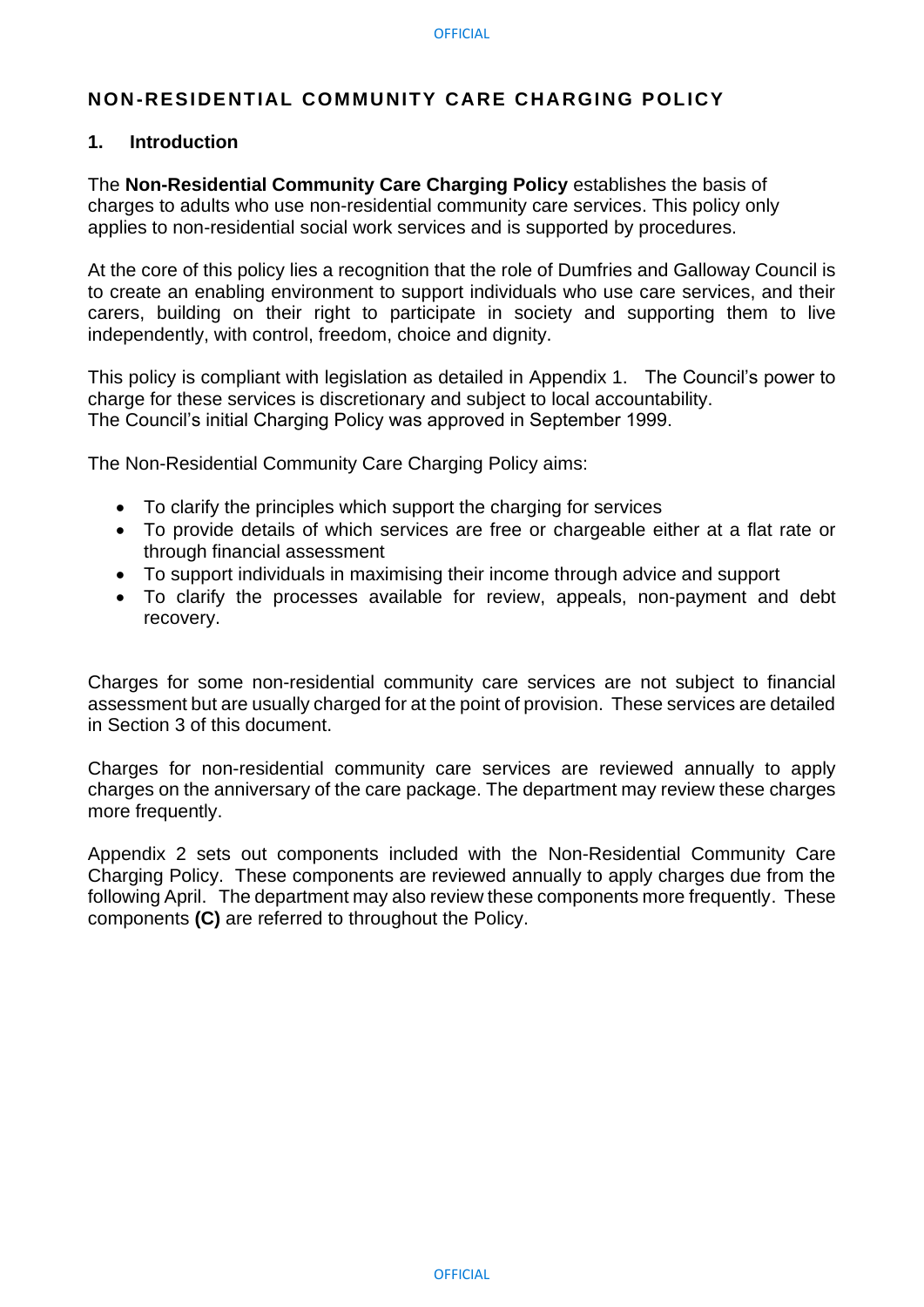#### **2. Principles of the Non-Residential Community Care Charging Policy**

In delivering the Non-Residential Community Care Charging Policy the Social Work Service is committed to adhering to the following principles:

- **Participation** Social Work Services seeks and encourages partnership working with individuals and carers to develop and review the Non-Residential Community Care Charging Policy.
- **Ability to Pay** as part of an anti-poverty approach, all charges to individuals will take account of their available income, assets and financial commitments. This will ensure we protect the poorest and generate income progressively, i.e. those with greater ability to pay make a greater contribution.
- **Cost of Service**  charges will not exceed the cost of providing the service.
- **Non-discrimination and Equality** the Non-Residential Community Care Charging Policy has been subject to Equality Impact Assessments**.** Charges, and the way that they are applied, will be fair to all individuals. The level of charge will not affect whether or not an individual receives a service.
- **Transparency** individuals have the right to, and will be given, accessible information about this Policy which will include:
	- ➢ An explanation of the Non-Residential Community Care Charging Policy
	- $\triangleright$  How charges are calculated
	- $\triangleright$  What to do if they have difficulty paying their charges
	- $\triangleright$  What to do if they disagree with their charge.
- **Consistency** the application of the Non-Residential Community Care Charging Policy will ensure that decisions made by managers and staff are consistent.
- **Compliance with national guidance** this Policy has regard to the principles and best practice contained in COSLA's *National Strategy and Guidance for Charges Applying to Non-Residential Social Care Services, 2019/20,* national Guidance on Self Directed Support under Section 5 (1) of the Social Work (Scotland) Act 1968 and Guidance on Free Personal Care and Nursing Care in Scotland.
- **Continuous Improvement and Best Value** the Non-Residential Community Care Charging Policy will be monitored and reviewed routinely, including Equality Impact Assessments and with due regard to the aims of the Public Sector Equality Duty.

#### 2.1 **Revisions 2019/20**

- Free personal care which was introduced through the Community Care (Scotland) Act 2002 for over 65's has now been extended to under 65's from 1<sup>st</sup> April 2019 and the guidance amended accordingly.
- Independent Living Fund Scotland has revised the levels of contribution that award holders make towards their care, it has been agreed that the additional income that ILF recipients will now be in receipt of will not result in increased local authority charges.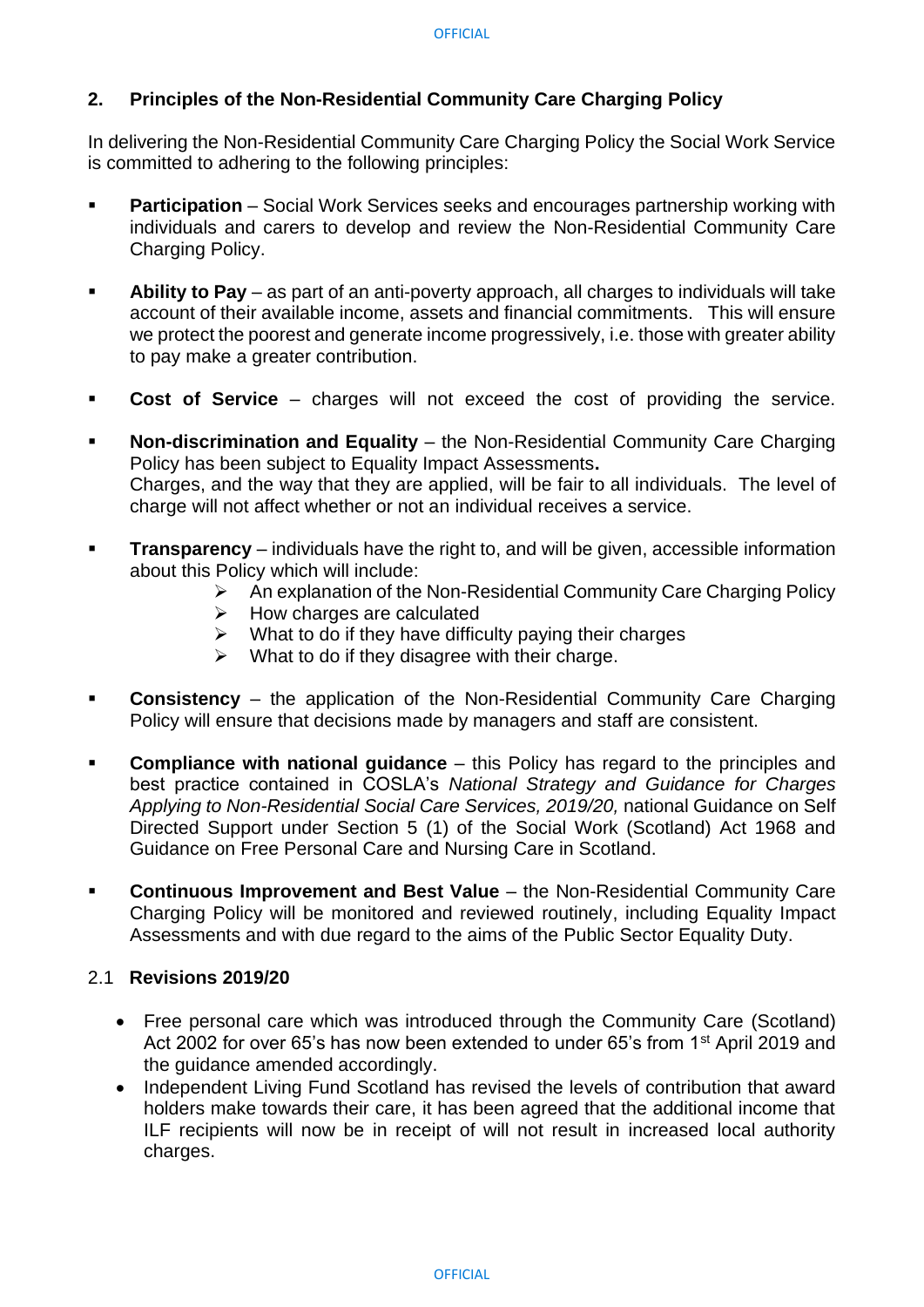• Alignment of income thresholds from over 60's to State Pension Qualifying Age, in line with the Equality Act 2010 and the on-going DWP alignment of State Pension Qualifying Age.

## **3. Charge Definitions**

### **3.1 Chargeable Services**

# **3.1.1 Charges subject to Financial Assessment**

- Care at home services: *non-personal*<sup>1</sup> care for all individuals including SDS options 1,2,3 and 4
- $\blacksquare$  Day care attendance<sup>2</sup>
- Short breaks (respite care) $3$
- Laundry service, unless associated with particular care needs

# **3.1.2 Ceiling on Care Package Costs**

The department places a ceiling on the amount of resource it is normally able to commit to an individual care package where the individual is aged 65 or over. The current ceiling can be found at Appendix 2.

The ceiling equates to approx. 28 hours of care **C1**

In a small number of cases where the individual is aged 65 or over, a care package in excess of this ceiling may be put in place with the excess funded by the individual or his/her family. This situation usually arises when the individual and his/her family choose to supplement the services funded by the Council, either to enable an individual with very high level of care need to remain at home as an alternative to residential care, e.g. by purchasing an overnight care service, or to buy services to meet needs which are out with the Council's Eligibility and Priority Framework<sup>4</sup>. The individual or family is required to pay for these additional services direct and they are not subject to the Non-Residential Community Care Charging Policy.

# **3.1.3 Charges Not Subject to a Financial Assessment**

▪ Care call Services/Telecare Services **C15**

<sup>1</sup> For example, shopping, budgeting, firelighting

<sup>2</sup> Excludes attendance at an ARC and dementia care but includes other older peoples day care (non personal care) and other adult groups using day care facilities other than ARC's

<sup>3</sup> i.e. short breaks undertaken in a non-residential resource

<sup>4</sup> Eligibility and Priority Framework Policy: September 2005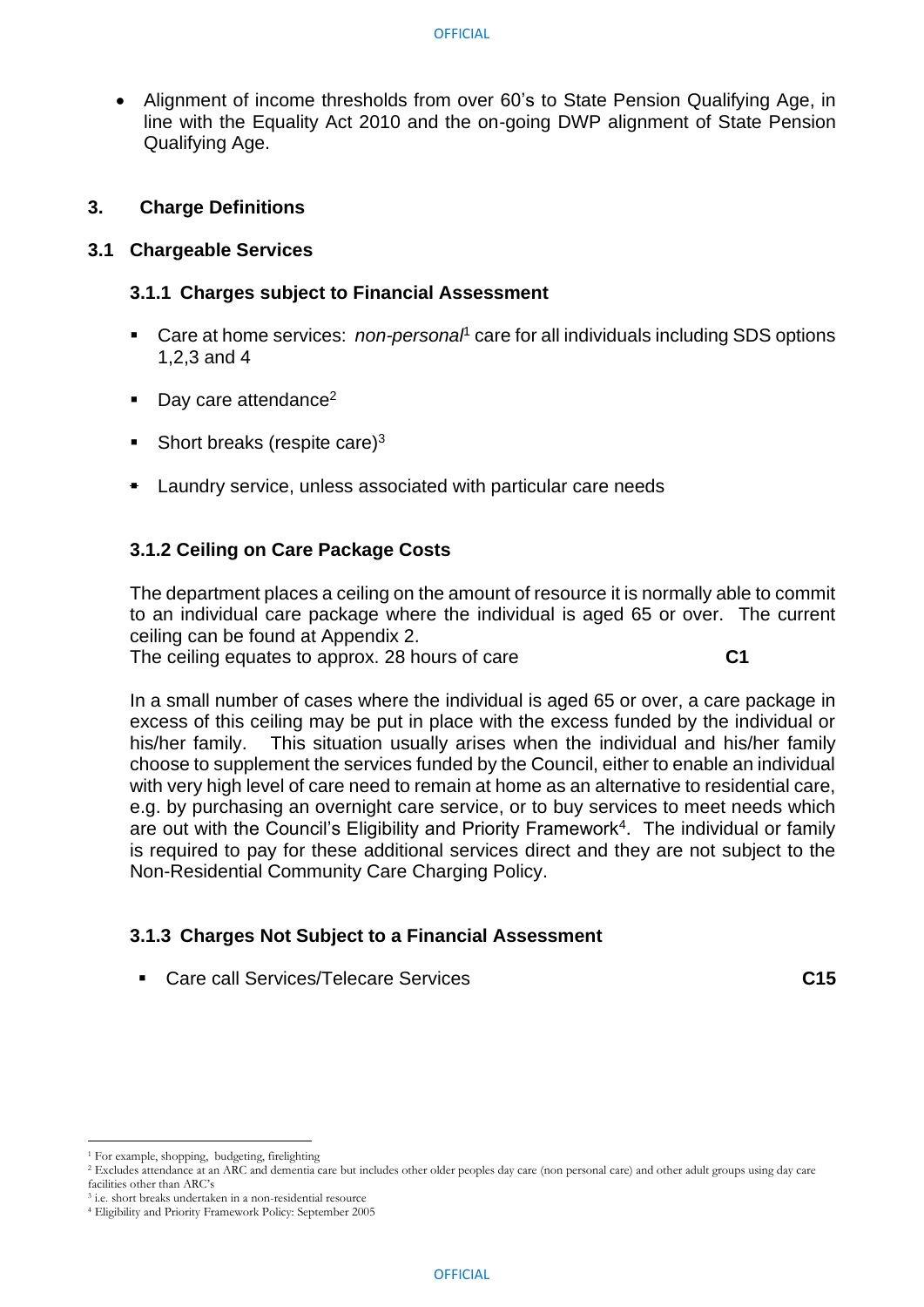#### **3.2 Services where there is no charge under this Policy**

- Personal care tasks. This includes the personal care services provided for assistance with preparation of food and includes the prompting of medication where this is part of a larger Free Personal Care package.
- Activity and Resource Centre Use
- Some laundry services for individuals who are incontinent.
- Minor adaptations<sup>5</sup>.
- Sensory Support services (Hearing Impairment and Visual Impairment) assessment and information, including Rehabilitation and Mobility Training (Visual Impairment), the provision of assistive technology and the provision of communication support including (but not limited to) BSL Interpreters.
- Equipment for independent living and includes, raised toilet seats, shower chairs, chair raisers, task lamps, flashing door bells, etc.
- Advice and information about availability of services
- Assessment of care and support needs or care management
- Services provided by the Criminal Justice social work services
- Services for individuals who have a terminal illness where this has been confirmed by the issue of a certificate (DS1500) by a General Practitioner. The certificate is used by the Department for Work and Pensions to facilitate fast track access to Disability Living Allowance, Personal Independence payment or Attendance Allowance.
- Non-personal care services provided to individuals with a mental illness who are subject to a Community Treatment Order or a Supervision Order under the Mental Health (Care and Treatment) (Scotland) Act 2003. This will also apply where the order is suspended, e.g. to facilitate discharge from hospital.

Charges for non-personal care services will start from the day the Community Treatment Order or Supervision Order is revoked. Individuals on 28-day detention under the Mental Health (Care and Treatment) (Scotland) Act 2003 who return home on a day pass or trial few days would not be charged for non-personal care services.

**• Leaving Hospital** – Individuals who are aged 65 years or over on the day of discharge from hospital, assessed as requiring new, intermediate or additional community care services should receive these free for a period of up to 42 days e.g. services received through Short Term Augmented Response Service (STARS). Services that were in place pre-admission and continue after discharge will continue to be chargeable.

<sup>5</sup> Minor adaptations are non-structural, temporary and/or can be easily removed from the home of an adult or child, such as internal grab rails, external handrails and banisters.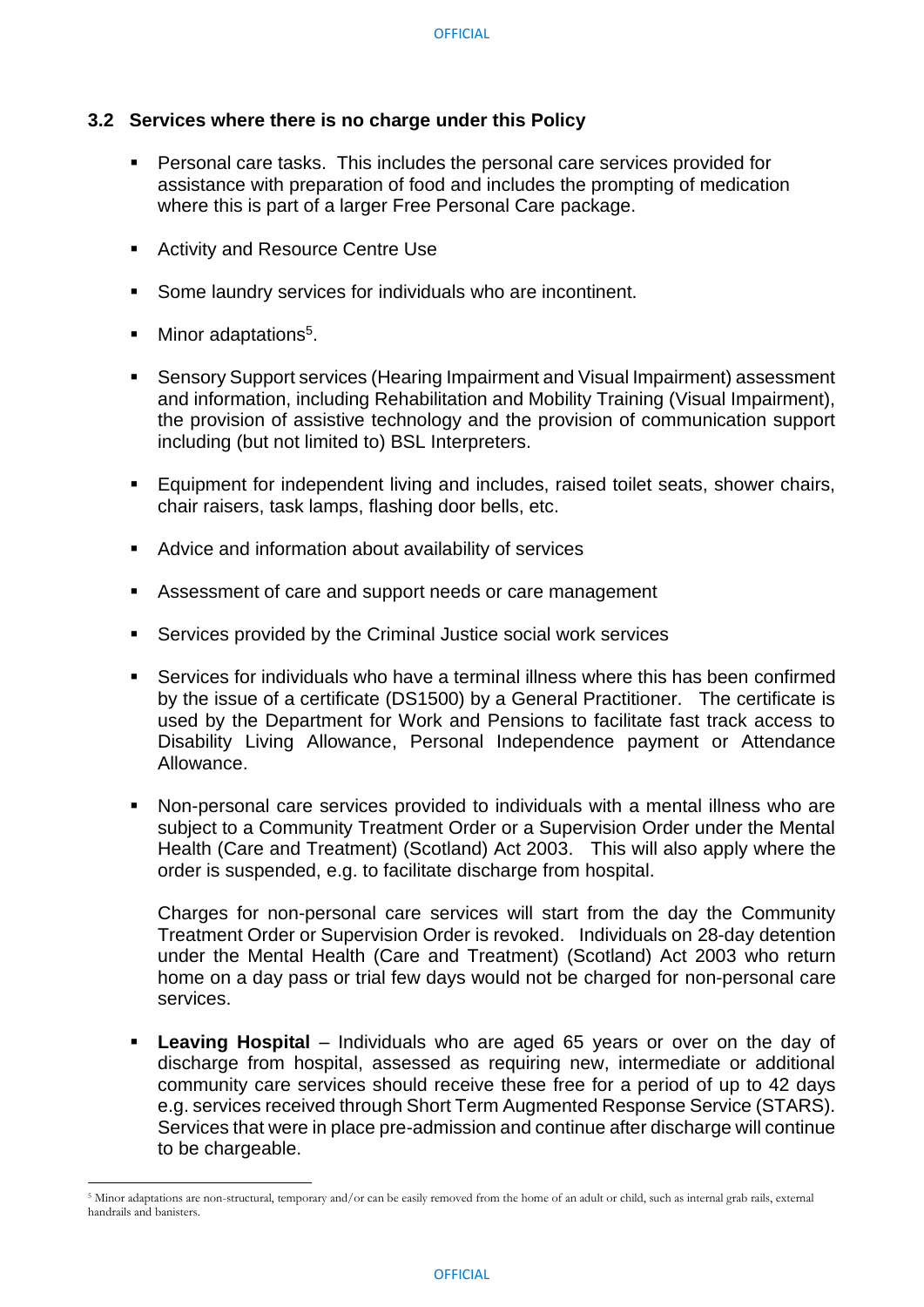This facility is not available if the individual has been an inpatient for 24 hours or less or if they are admitted to hospital on a regular or frequent basis as part of their ongoing care arrangements. This would cover admissions for example for respite or for ongoing episodic treatment.

- **Temporary or Emergency Admission to Hospital, Care Home or Custody -** If an individual was receiving services before a temporary admission to hospital, care home or custody, there will be no charge for home care or day care while they are away from home. Charges for Community Alarm (Care Call) service will continue – see paragraph 4.2.7.
- **Requirement to Waive Charges to Carers under SDS regulations –** Section 3 of the Self-directed Support (Scotland) Act 2013 gave local authorities the power to provide carers with support to help them continue in their caring role and charges will not be made for support provided to carers. A carer may wish to supplement and pay for support above the agreed level they receive through self-directed support. The discussion around charges for replacement care is still ongoing with The Scottish Government and COSLA and at this point in time is still subject to eligibility and interpretation.

#### **4. Calculating the Charge**

#### **4.1 Financial Assessment**

- **4.1.1** Everyone in receipt of chargeable community care services undergoes a financial assessment to determine how much they can afford to pay towards the cost of the services they receive. Everyone is offered an income maximisation assessment to ensure that they are receiving all the benefits to which they are entitled.
- **4.1.2** Where a full financial assessment has been completed within the last 12 months, information previously collected will be used to calculate the person's contribution.
- **4.1.3** Everyone will be advised in writing of their contribution. Contributions will be payable from the date the person first receives support. If the financial assessment is completed after this date, contributions will be backdated to the date the person first received support.
- *4.1.4* Everyone is treated equally. An individual's ability to pay does not affect the provision of care and support.
- *4.1.5* The **initial financial assessment** is updated by an **annual review**, to take account of changes to welfare benefits or national guidance. This annual review will take place on the anniversary of the care package being started or an initial date agreed. There will be no backdating of charges pre-this date.
- **4.1.6** There is a maximum contribution.**C3**
- 
- **4.1.7 Individuals who do not wish to divulge financial information** for the financial assessment will be expected to contribute the full economic cost of the service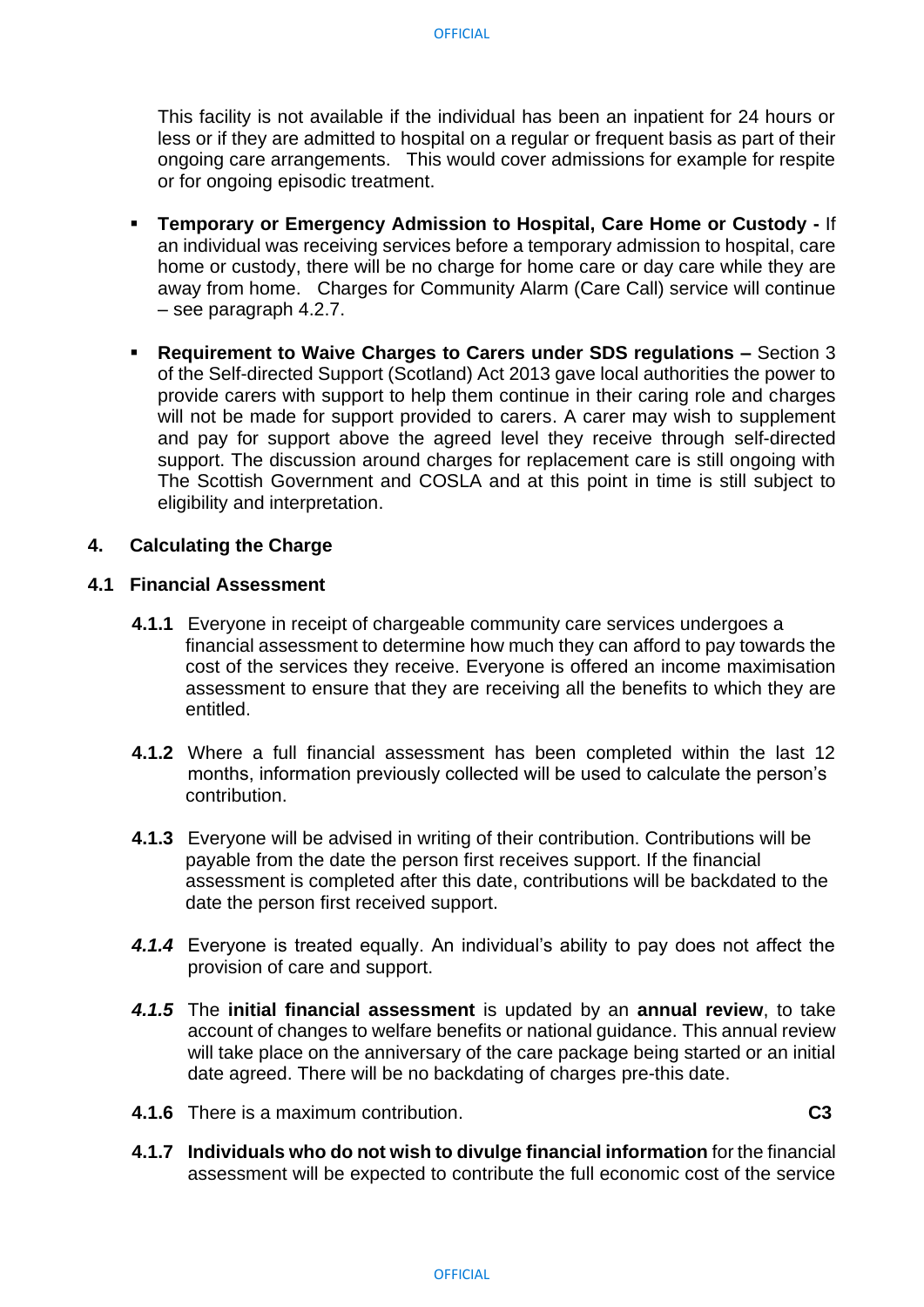and be charged the current unit cost for any weekly or sessional service within their care package.

For individuals with capital below the upper capital limit, their Ability to Pay is calculated once the following have been determined:



- **4.1.8** Council staff will verify all financial assessment information.
- **4.1.9** Individuals have responsibility to advise the Council of a **change in their financial circumstances**.
- **4.1.10** If it is discovered that an individual has not advised the Council of a change in their financial circumstances, then any money due to be paid to that individual will be backdated to the date of the change in their financial circumstances. Any money that is due to be paid back to the Council will be recovered and backdated to the date of the change in the individual's financial circumstances.
- **4.1.11** If it is discovered that **incorrect financial information** has led to an individual being under or over charged, we will carry out a new financial assessment and will apply the correct charge from the date the change took effect.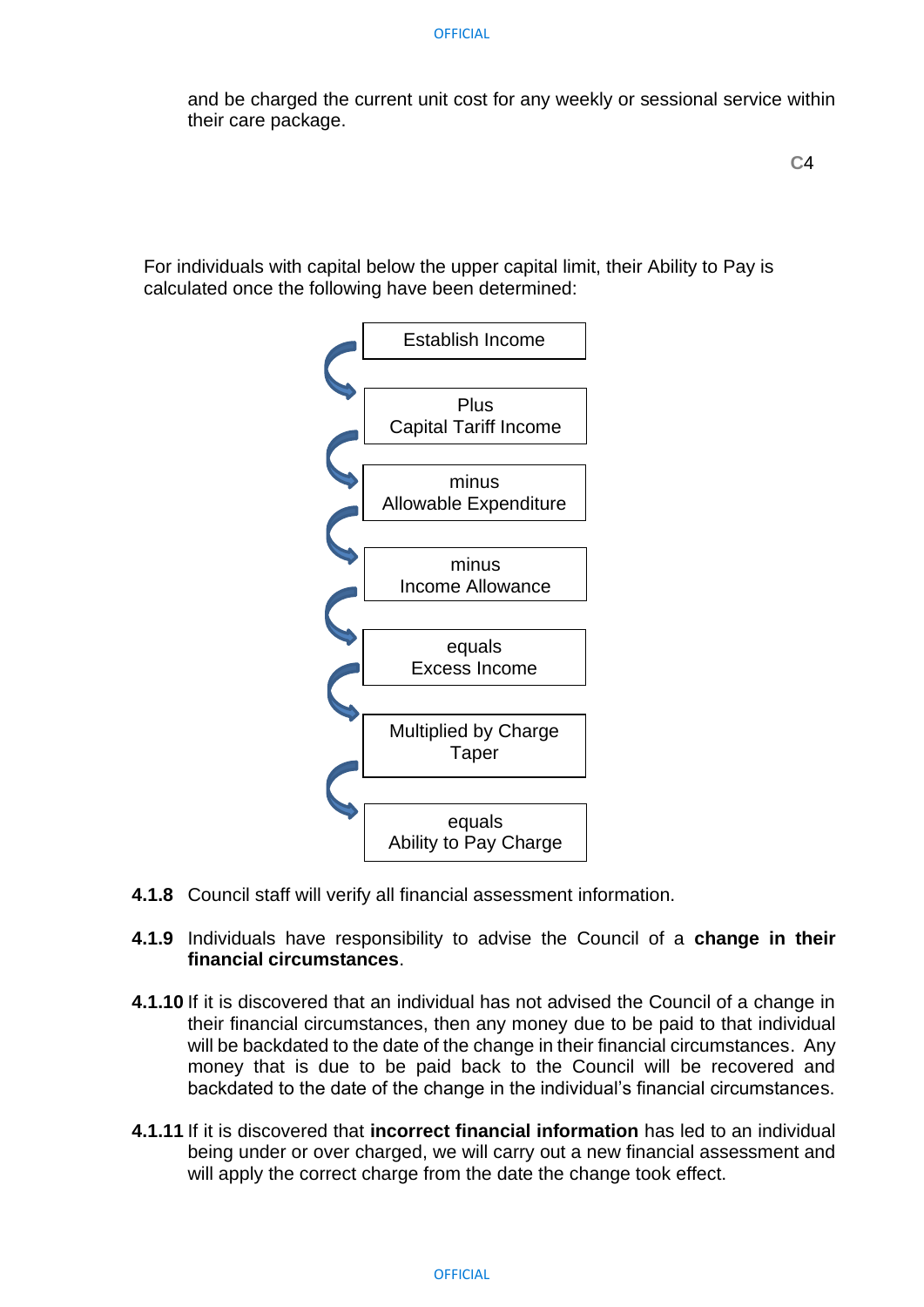- **4.1.12** Where the **correct financial information** has been provided by the individual or his/her representative and the charge has been wrongly calculated, full reimbursement of any over-charge will be provided. In the case of an undercharge, no recovery will normally be sought.
- **4.1.13** Where the **incorrect financial information** has been provided by the individual or his/her representative and this has led to the charge being wrongly calculated, full reimbursement of any over-charge will be provided. In the case of an undercharge, recovery of charges will be sought up to a maximum of 12 months or the date of the change in financial circumstances if less.

#### **4.2 Invoicing arrangements**

- **4.2.1** The charging for services will be calculated on a weekly basis from **Saturday to Friday**.
- **4.2.2** Invoices will be generated on a minimum of a calendar month.
- **4.2.3** A range of options are available to individuals to pay charges, including **cash, cheque, internet payments and direct debit.**
- **4.2.4** Individuals who have monthly charges falling below the minimum charge set by the Council's Financial Regulations will be encouraged to pay on a **quarterly** basis however if they wish to make payments on account weekly or monthly will have the option to do so. **C5**
- **4.2.5** Individuals subject to Community Alarm (Care Call) plus assistive Technology charges only will pay quarterly, either by **invoice** or by **direct debit***.*
- **4.2.6** Individuals should ensure the department is informed in advance of events which will impact on the need for service delivery, e.g. going on holiday, family or friends visiting, etc. Where a service provider attends to deliver a service and cannot do so charges will be applied where the individual or his/her representative did not inform the department in time for the service to be cancelled with the provider.

The department accept that there are times when this advance warning is not possible, e.g. emergency admission to hospital and charges would not be applied in these situations for any services that could not be cancelled in time.

- **4.2.7** Community Alarm (Care Call) services will continue to be charged for where an individual is temporarily not resident at the address where the alarm has been installed. However, the charge will cease in cases of hospitalisation in excess of 28 days but will recommence on the day of discharge. Where a community alarm is installed, removed or reinstated part way through the charging week a pro rata charge for the part week will be applied.
- **4.2.8** Where a service user has opted for Option 1,2 or Option 4 under Self Directed Support legislation, the ability to pay will be deducted from the individual budget and the service user will be required to deposit their contribution to their care plan onto their pre-paid card.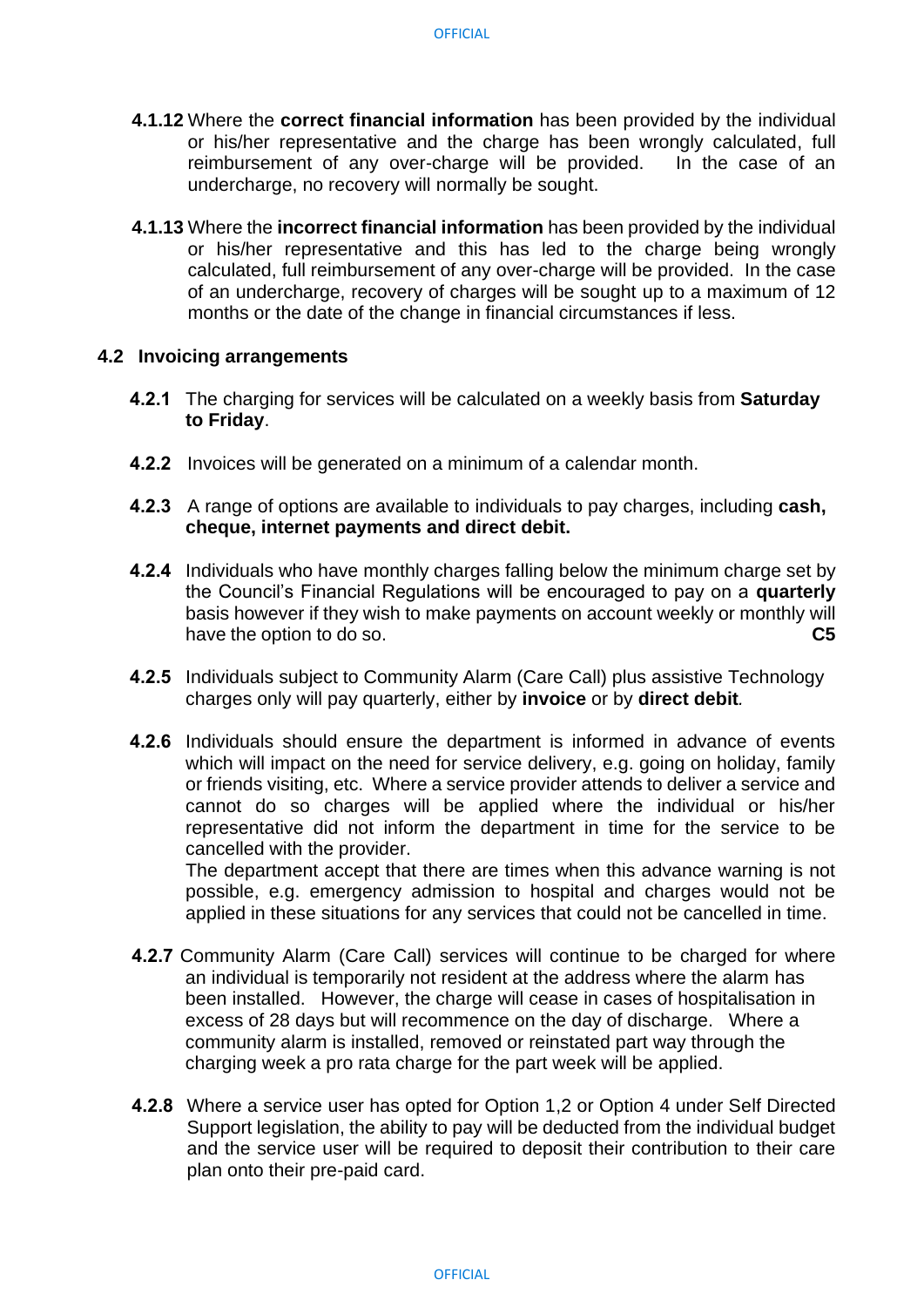**4.2.9** Contributing towards the Individual Budget - The person in receipt of an individual budget will be contributing towards the annual agreed budget and not for individual services. The individual budget will be based on planned care on an annual basis to meet a person's outcomes. Where a service is not received (greater than 1 week) then the client contribution may be refunded but the individual budget for the same period will be reclaimed by the local authority. If a balance is returned to the local authority via a suspension of payments or as a lump sum as this sum relates to the annual budget and not a weekly budget the service user will still require putting their agreed contribution onto the prepaid card account. however, we may consider a refund of contribution under certain circumstances.

#### **4.3 Financial Assessment Calculation**

There are essentially 7 stages to this calculation. Appendix 3 provides worked examples.

#### **4.3.1 Stage 1 - Income**

4.3.1.1 Income taken into account includes all earned and unearned income, including any rental income from property, and social security benefits, with the exclusion of the following:

- 50% of individual's net earned income
- Mobility component of Disability Living Allowance (DLA)
- Mobility component of Personal Independence Payment (PIP)
- All War Related Pension Benefits paid to veterans
- £10 of War Widows pension
- War Widows and Widowers special payments
- Independent Living Fund payments
- Carers Allowance (previously Invalid Care Allowance)
- Carers Premium

#### 4.3.1.2 **In Joint Households**

- Only the income of the individual receiving the service is taken into account in calculating the charge.
- **.** In joint households which qualify for income related benefits and only one person is receiving services, half the couple's entitlement is considered in the financial assessment.
- **EXT** If both partners in a joint household are in receipt of a service both partners income will be taken into account.
- 4.3.1.3 Where an individual has the higher rate of Attendance Allowance, DLA (Disability Living Allowance) (Care Component) or the enhanced Daily Living rate of PIP (Personal Independence Payment), this higher rate is only taken into account in the financial assessment, if services are provided during the night as well as during the day. Where an individual is in receipt of Constant Attendance Allowance where the rate covers night time needs, only the day time rate will be included.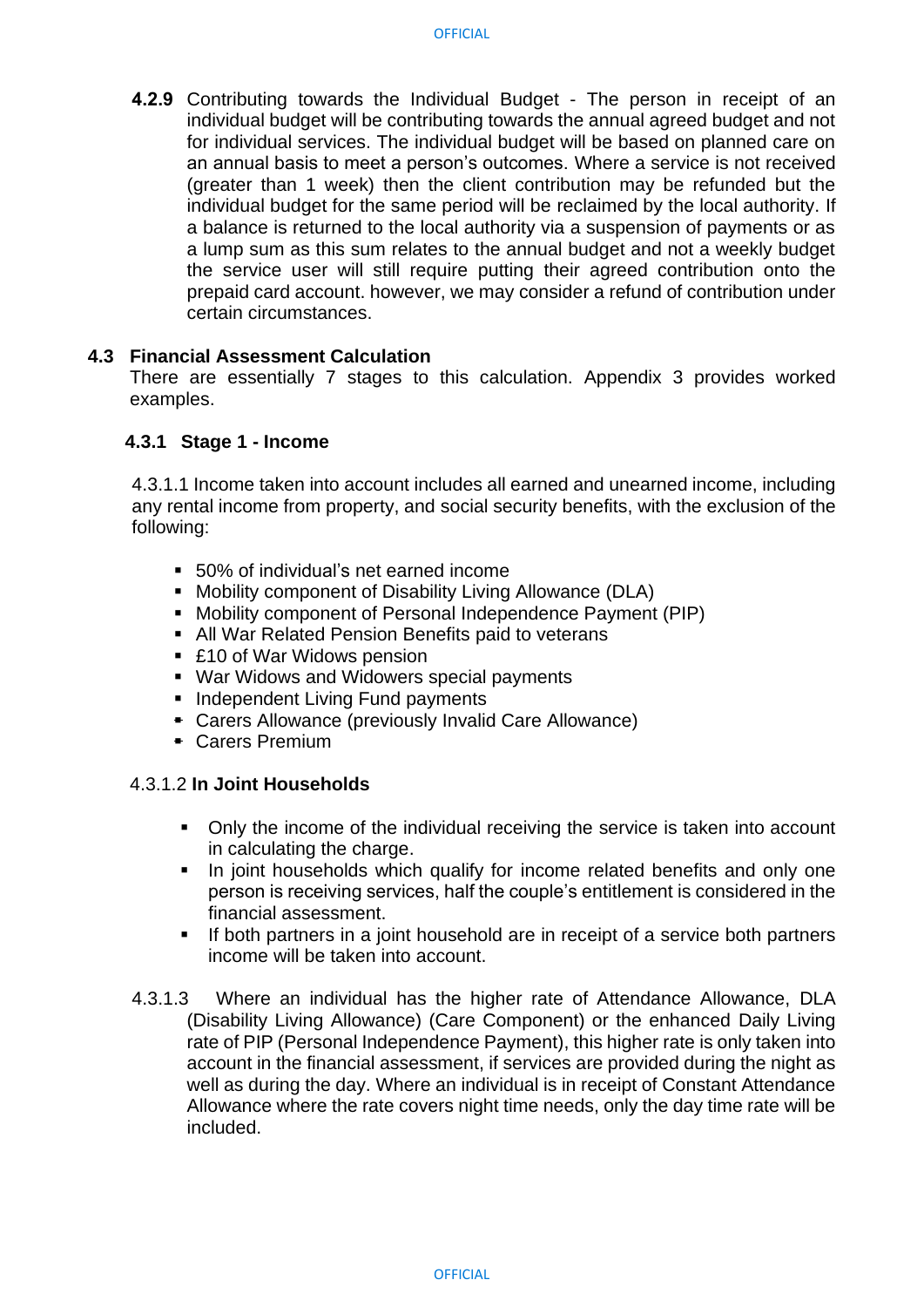Where services are not provided during the night, only the lower rate of Attendance Allowance, the middle rate of DLA (Care Component) or the standard rate of PIP (Daily Living) will be treated as assessable income.

#### **4.3.2 Stage 2 - Capital**

- 4.3.2.1 Examples of capital taken into account:
	- All savings held in a bank, building society, post office or other savings account;
	- Bonds and premium bonds;
	- Stocks and shares:
	- Value of PEPs:
	- ISAs;
	- Care components of personal injury compensation payments;
	- Trusts.

 *Please note the above list is intended as a guide only and is not exhaustive*

Examples of capital not taken into account:

- Personal injury compensation payments held in trust
- Bonds with life assurance.

 *Please note the above list is intended as a guide only and is not exhaustive* 

- 4.3.2.2 Where the individual has capital shared jointly with another person, half of these savings should be included as the individual's capital.
- 4.3.2.3 A capital disregard threshold is determined annually. Capital below this threshold is disregarded and excluded from the financial assessment.
- **C6** 4.3.2.4 An upper capital threshold is determined annually. Where an individual has capital above this threshold they will be expected to contribute to the cost of their service as explained in 4.1.7 above. **C7**
- 4.3.2.5 A capital tariff income is determined as £1 per unit (or part thereof) of capital between the lower capital and upper capital thresholds. *C8*

#### **4.3.3 Stage 3 - Allowable Expenditure**

If payable by the individual the following housing costs associated with an individual's **primary**<sup>6</sup> residence is deducted when calculating available income -

- All capital and interest payments made by owner-occupiers towards mortgages
- Interest and insurance payments made towards an endowment mortgage
- Rent payable, minus any Housing Benefit received
- Council Tax including Water and Sewerage Rates, minus any Council Tax Reduction received
- Contribution towards ILF care.

<sup>9</sup>Primary residence is the individual's usual residence where a person owns more than one home.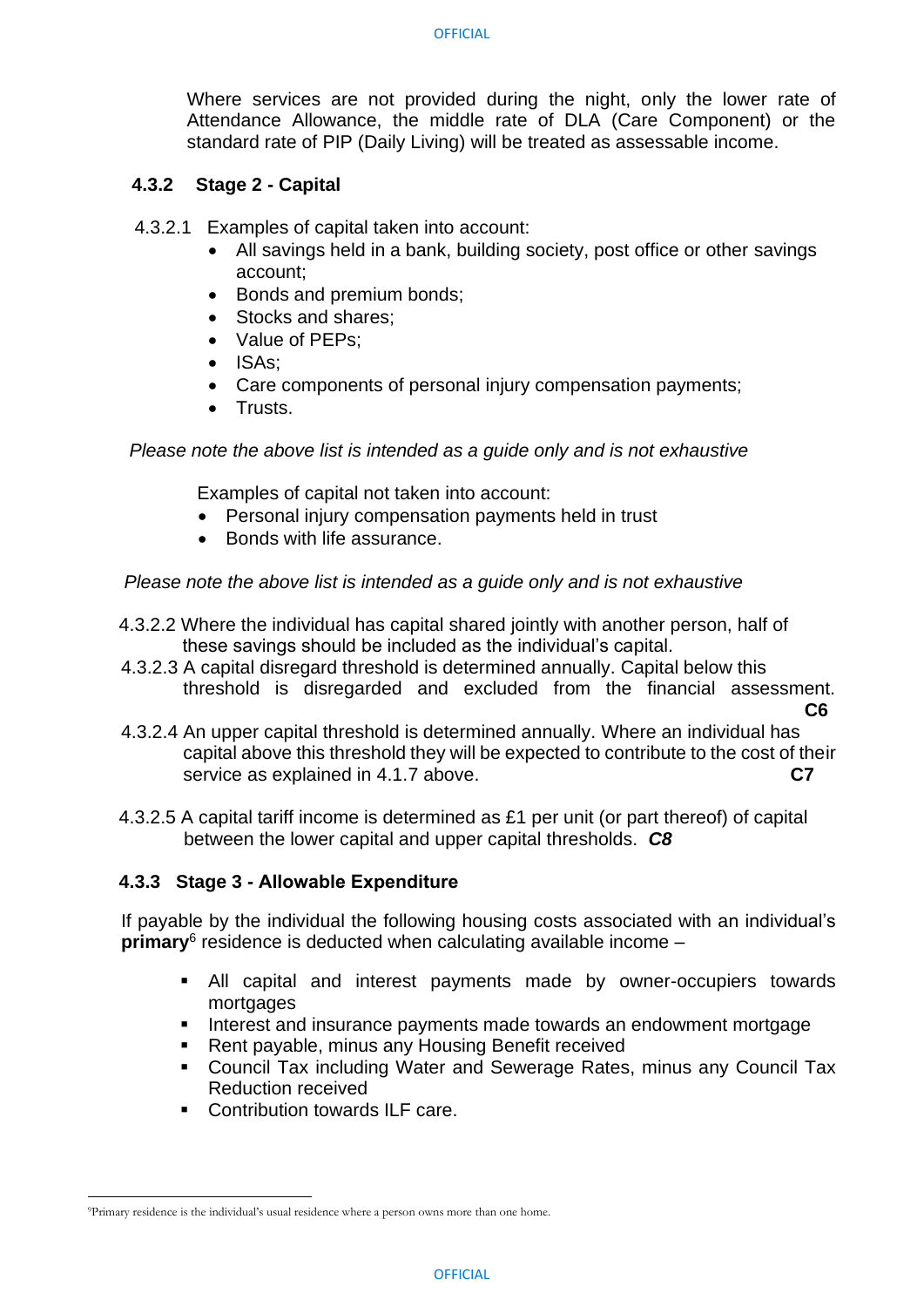Consideration will be given to representations to take into account other specific costs of living e.g. in relation to disability related expenditure. Formal evidence of such payments may be required. See section 7.2.

#### **4.3.4 Stage 4 - Thresholds (income allowance)**

The thresholds at which charges apply are based on the Pension Credit Standard Minimum Income Guarantee for people of state pension age and the Income Support Personal Allowance plus the Disability Premium for people under the state pension age. In order to provide more help to those on low incomes and to recognise that not all income above these rates should be taken into account when calculating charges income thresholds are in line with COSLA and DWP guidance which ensures that at least 25% is added to the minimum income levels required*.* There are different rates for single and couples aged less than the state pension age and for single and couples over the state pension age. These amounts will change annually in line with up-rates applied by the Department of Work and Pensions. **C9** and **C10**

| <b>Below</b><br><b>State</b><br>Pension<br>Qualifying Age | Income<br>Support<br>personal | <b>Disability</b><br>$-$   Premium | Buffer 25% | <b>Charging</b><br><b>Threshold</b><br>(weekly) |
|-----------------------------------------------------------|-------------------------------|------------------------------------|------------|-------------------------------------------------|
|                                                           | allowance                     |                                    |            |                                                 |
| Single Person                                             | £73.10                        | £34.35                             | £26.86     | £135                                            |
| Couple                                                    | £114.85                       | £48.95                             | £40.95     | £205                                            |

The thresholds are calculated as follows

| Above                                 | State   Pension Credit -   Buffer 25% |        | Charging           |
|---------------------------------------|---------------------------------------|--------|--------------------|
| Pension Qualifying   Guarantee Credit |                                       |        | Threshold (weekly) |
| Age                                   |                                       |        |                    |
| Single Person                         | £167.25                               | £41.81 | £210               |
| Couple                                | £255.25                               | £63.81 | £320               |

Where an individual has relevant income below the threshold [income allowance] there will be no charge.

#### **4.3.5 Stage 5 - Excess income**

Excess income for Non-Residential Community Care Charging Policy purposes is established by taking the Income as defined in paragraph 4.3.1 and deducting the Allowable Expenditure and Income Allowance as defined in paragraph 4.3.2 and 4.3.3.

#### **4.3.6 Stage 6 –Tapers**

The maximum level of charge which the individual will pay is a proportion of their Excess Income. The department will determine at least annually the percentage of the excess income that is available to the individual for charges. This percentage is called the Charge Taper. **C11** 

#### **4.3.7 Stage 7 – Ability to Pay**

The individual's Ability to Pay is calculated by applying the Charge Taper to the individual's Excess Income and then adding any Capital Tariff Income.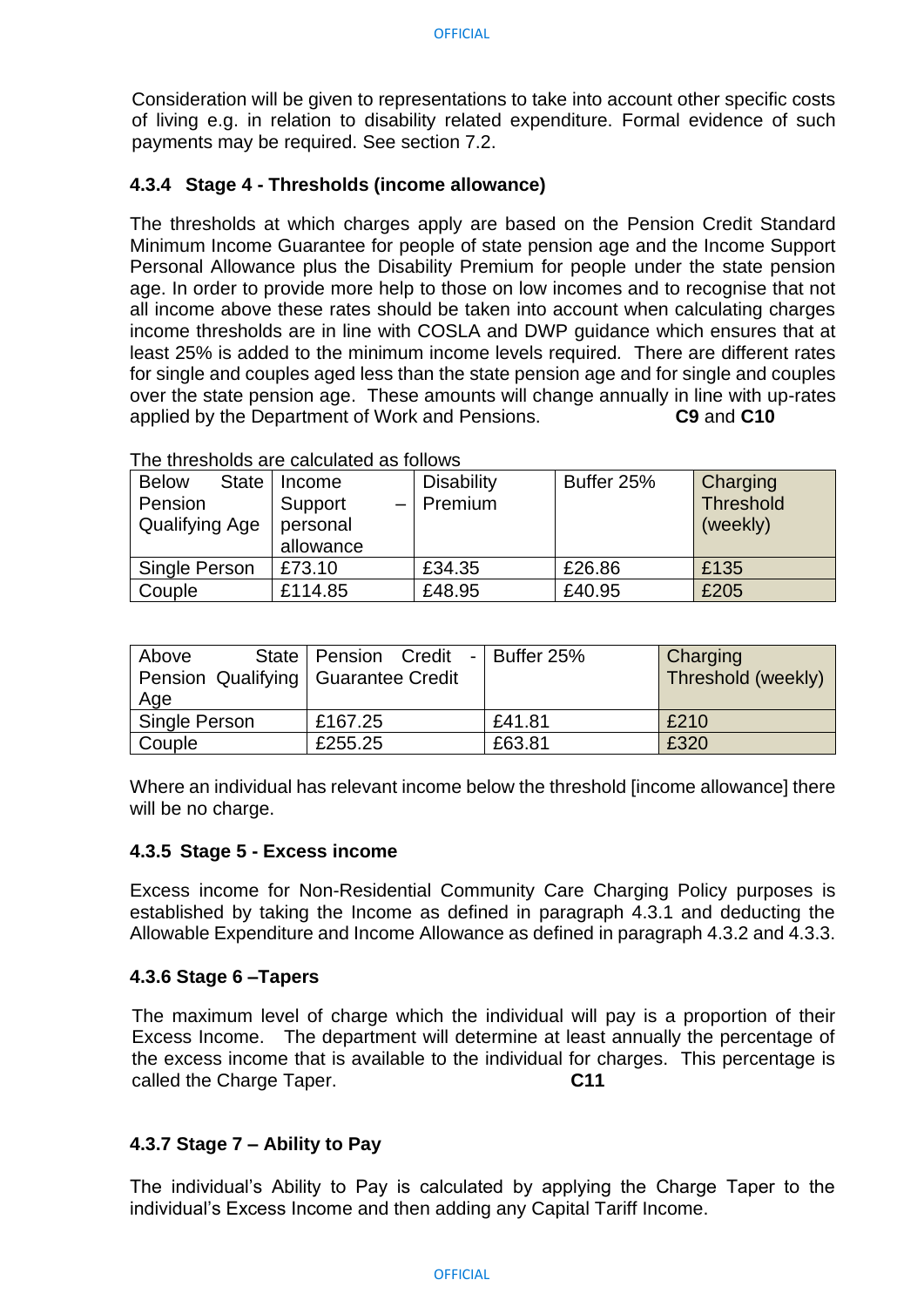#### **5. Costs of Care**

Standard unit costs will usually be determined annually for each chargeable service and are used to calculate the total cost of each care package. The unit costs have not been increased in 2019/20 and remain below the true cost of providing these services. This will be reviewed again for 2020/21.

| Home care services per hour                                       | C4/C12          |
|-------------------------------------------------------------------|-----------------|
| Day Care service per session – individuals aged 65 years and over | C <sub>13</sub> |
|                                                                   |                 |

▪ Day Care service per session – individuals aged under 65 years **C14**

#### **6. Portability of Care**

If an individual is looking to move between local authority areas, then he/she should be entitled to a description of any charges which would apply to them *as an individual* in advance of the move and any material differences in the nature of the service provided by the relevant authorities. We will work together with the current local authority to facilitate this.

#### **7. Anti-Poverty Approach to Charges**

#### **7.1 Income maximisation and benefit take-up**

All financial assessments processed will be considered by the Financial Inclusion and Welfare Support Team (FIWS) and help offered to individuals applying for additional benefits they are entitled to.

Where individuals are receiving free services, and therefore not being financially assessed, they should be provided with information relating to the services offered by the FIWS and be encouraged to take the opportunity to access this advice.

Where individuals choose not to disclose their financial information they should be provided with information relating to the services offered by FIWS.

#### **7.2Disability Related Expenditure (DRE)**

7.2.1 Disability Related Expenditure will be considered on an individual basis. Where an individual has additional daily living expenses due to their disability or illness, consideration may be given to recognising this in the calculation of the person's contribution, by way of disregarding it. An individual must be in receipt of Attendance Allowance, Disability Living Allowance or Personal Independence Payments to qualify for a DRE.

7.2.2 Additional costs may relate to, but will not be restricted to:

- additional heating requirements
- purchase, maintenance and repair of disability related equipment
- specialist dietary requirement
- specialist clothing
- help with cleaning and other domestic tasks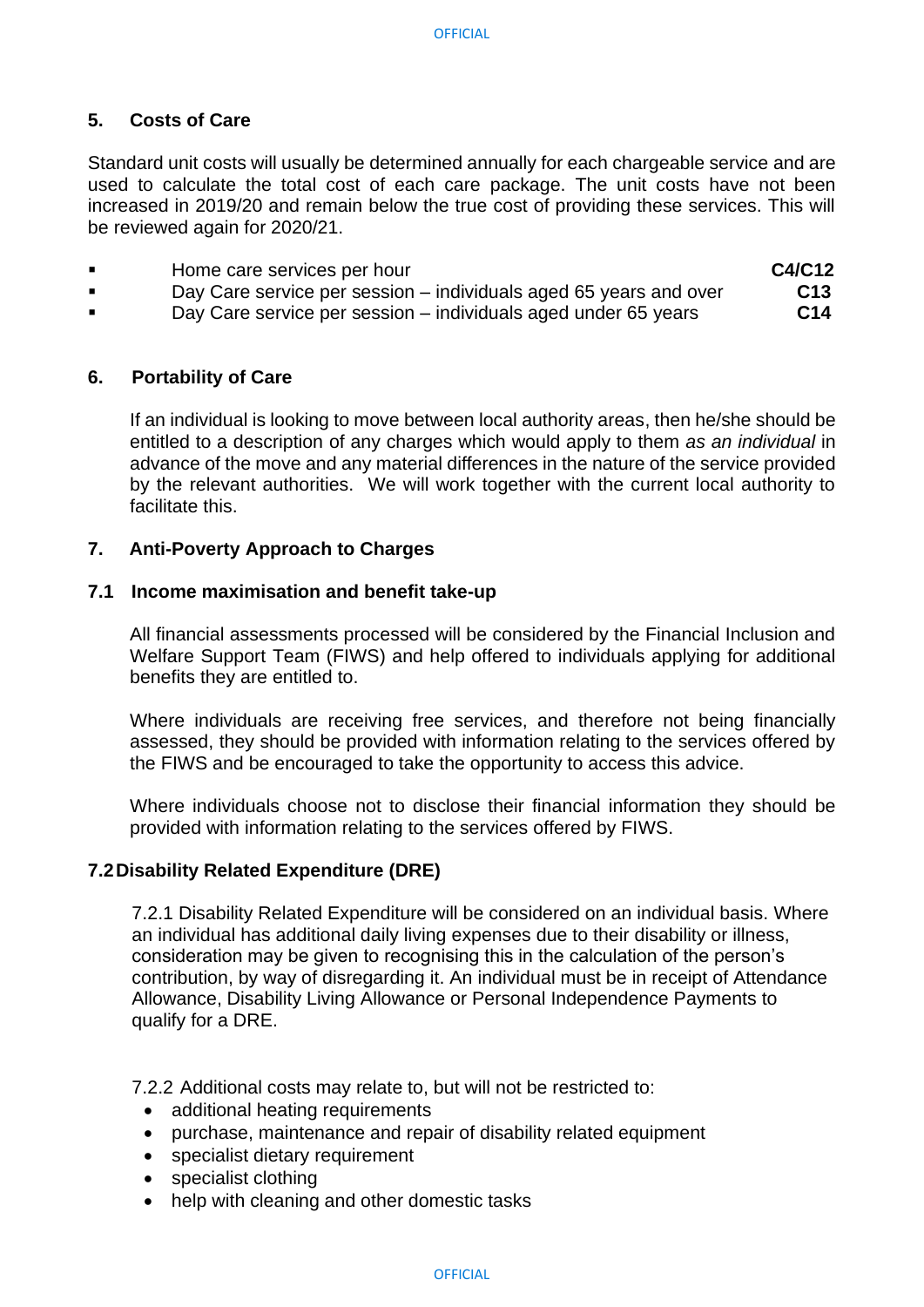- additional laundry costs
- 7.2.3 We will write to you annually offering you the opportunity to inform us of any expenditure you wish to be taken into account, out with of this timeframe you should approach the FIWS with your disability related additional living expenses. This will be based on its relevance to the individuals care needs and care plan and may require evidence of the additional expenditure Low cost additional expenditure may be allowed without additional evidence.

7.2.4 Cases of significant costs will be considered on an individual basis by social work services

Any additional disregards will be reviewed regularly, to determine if it is still appropriate.

#### **7.3 Non-payment of charges and debt recovery**

An individual who refuses or fails to pay a charge for a service provided to meet his/her assessed social care needs will continue to receive that service. The Council will, however, seek to establish any reasons for non-payment and, in consultation with the respective Social Work Manager, take appropriate action for debt recovery.

#### **7.4 Charging Policy Review and Appeals**

In cases where an individual dispute the amount of their charge or where exceptional personal circumstances surrounding their financial situation would result in severe hardship then the Non-Residential Community Care Charging Policy Review and Appeals Procedure is to be applied – see Appendix 4.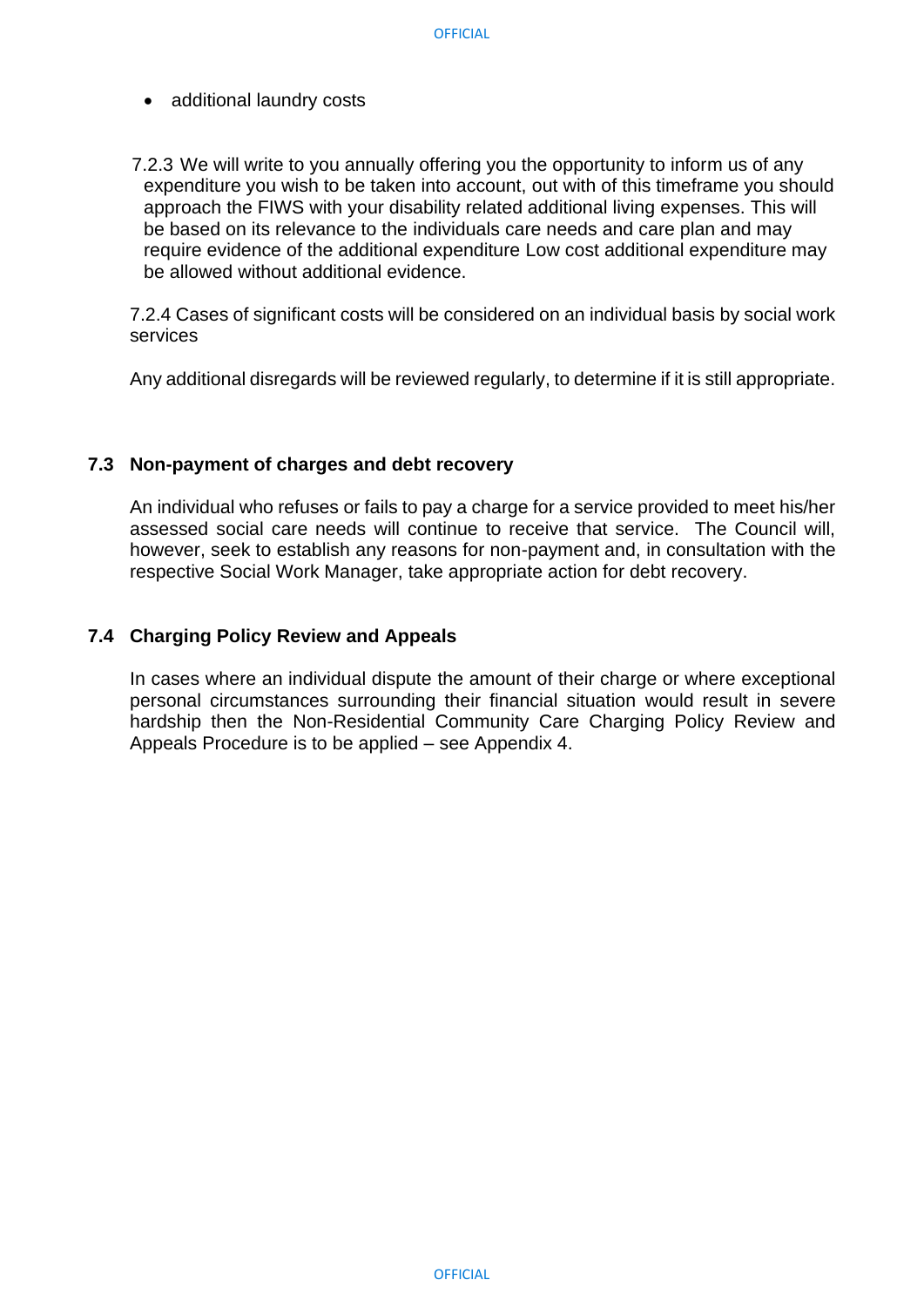### **APPENDIX 1**

The current legislative framework for charging includes the following:

- Social Work (Scotland) Act 1968
- Mental Health (Care and Treatment) (Scotland) Act 2003
- Community Care and Health (Scotland) Act 2002.
- Guidance on Free Personal and Nursing Care in Scotland
- Social Care (Self-Directed Support) (Scotland) Act 2013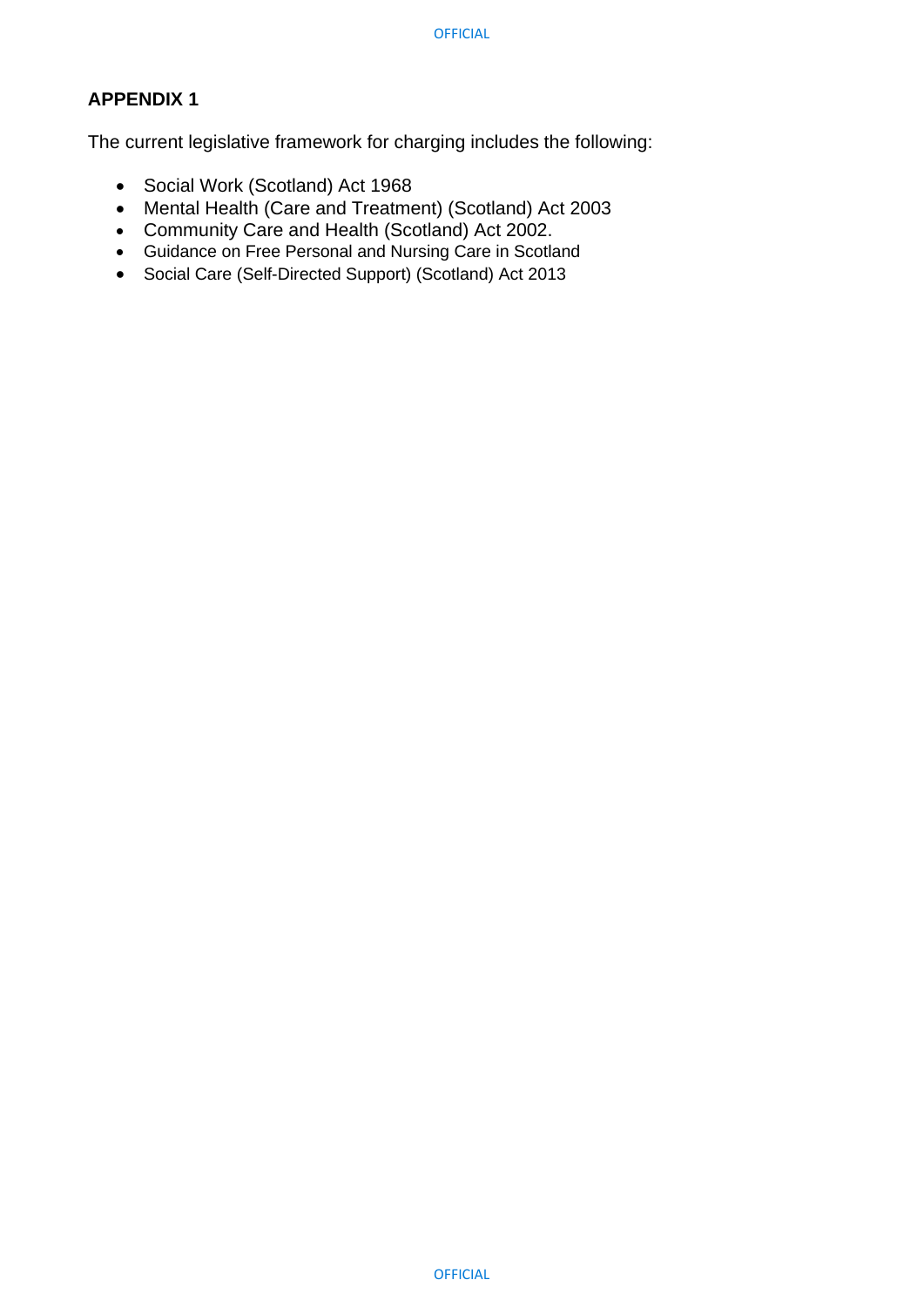#### **APPENDIX 2**

#### **COMPONENTS OF THE NON-RESIDENTIAL COMMUNITY CARE CHARGING POLICY SUBJECT TO ANNUAL UPDATE**

The following tariffs and unit costs require to be approved annually by Committee in preparation for implementation at the start of each new financial year.

#### **TARIFF/UNIT COSTS WITH EFFECT FROM 09 APRIL 2019.**

#### *Ceiling on Care Package*

• **C1 - £485 per week**

#### *Charges Not Subject to a Financial Assessment*

- **C2** No longer used
- **C15**  Telecare/Community Alarm (Care Call) per week **£3.60**

#### *Components in Financial Assessment Calculation*

- **C3** Maximum charge **£485 per week**
- **C4**  Contribution towards full economic cost of care per hour **£25.23**
- **C5** Minimum value for a debtor account per Financial Regulations **£25**
- **C6** Capital disregard **£15,250** for each individual
- **C7** Upper capital threshold **£24,750** for each individual
- **C8** Tariff income assumed from capital **£1 per £250** over the capital disregard for all age groups.
- **C9** Buffer percentage amount above Minimum Income Guarantee **25%**
- **C10** –Thresholds (income allowance) per week: Single Person Below State Pension Qualifying Age - **£135** Single Person Above State Pension Qualifying Age - **£210** Couple Below State Pension Qualifying Age - **£205** Couple Above State Pension Qualifying Age - **£320**
- **C11** Taper (proportion of Excess Income over threshold amount) **65%**

#### *Unit Costs of Services*

- **C12** Home care services per hour **£15.91**
- **C13** Day Care Service per session individuals aged 65 years and over **£18.69**
- **C14** Day Care Service per full day session individuals aged under 65 years **£21.70**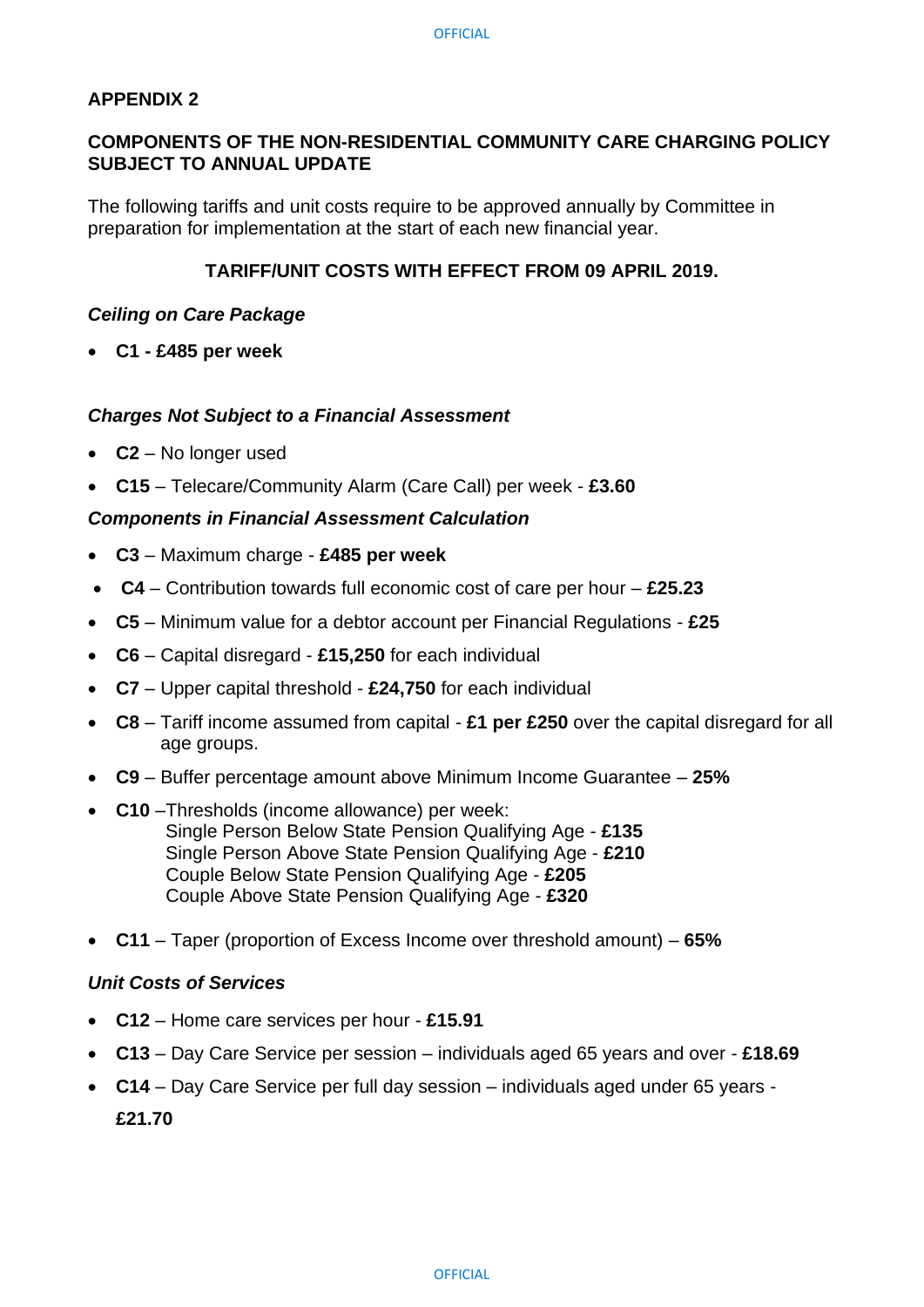#### **Example 1**

A 90-year-old woman lives in social housing.

She receives 9.25 hours personal care and 7.5 hours home care services.

Her income consists of retirement Pension, Pension Credit with Severe disability premium and higher rate Attendance Allowance of £87.65.

| <b>Calculation</b>                                | £ Per Week |
|---------------------------------------------------|------------|
| Income                                            |            |
| <b>Retirement Pension</b>                         | £100.00    |
| <b>Pension Credit</b>                             | £67.25     |
|                                                   |            |
|                                                   |            |
| Attendance Allowance *                            | £58.70     |
|                                                   |            |
| <b>Total income</b>                               | £225.95    |
|                                                   |            |
| <b>Allowable Expenditure</b>                      |            |
| Housing cost - Council Tax                        | £3.79      |
| <b>Income Allowance</b>                           |            |
| Single persons income allowance                   | £210.00    |
|                                                   |            |
|                                                   |            |
| <b>Total allowances</b>                           | £213.79    |
|                                                   |            |
| <b>Excess income</b>                              | £12.16     |
| Taper of 65% of excess                            | £7.90      |
| <b>Ability to Pay</b>                             | £7.90      |
|                                                   |            |
| <b>Cost of Care Provided</b>                      |            |
| Cost of home care services 7.5 hours @ £15.91 per | £119.32    |
| week                                              |            |
| Cost of free personal care                        | £147.16    |
| 9.25 hours @ £15.91 per week (not chargeable)     |            |
| <b>Total cost of Service</b>                      | £266.48    |
| <b>Total cost of chargeable services</b>          | £119.32    |
|                                                   |            |
| Charge                                            | £7.90      |

\*Only Lower rate AA taken into account in the calculation of charge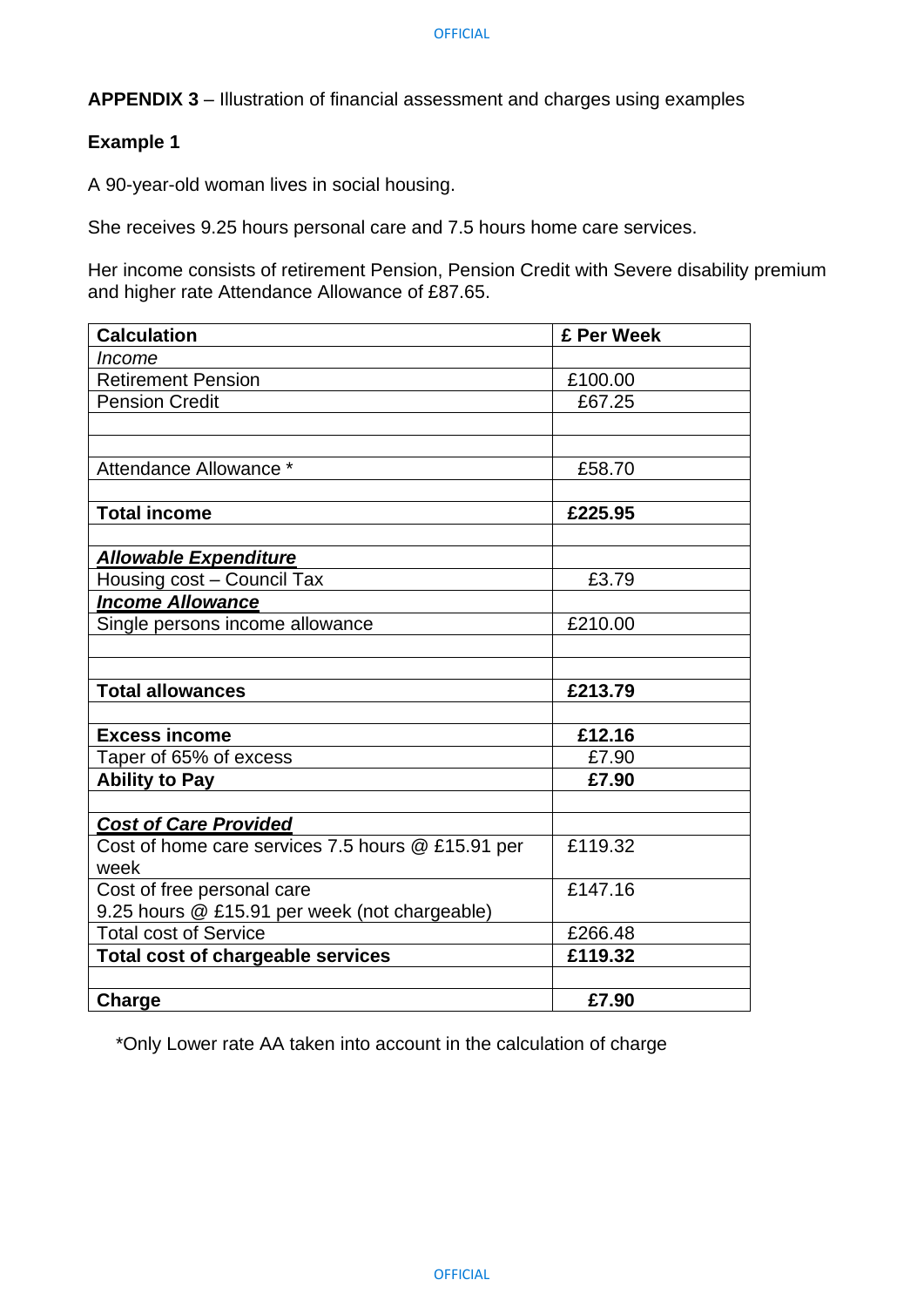#### **Example 2**

Mr and Mrs A (aged 76 and 77) live in sheltered accommodation.

They receive 4.5 hours home care services.

Their income is £372.65 made up of Retirement Pension, Pension Credit and Attendance Allowance for both claimants.

They receive full Housing Benefit and pay £3.79 in Council Tax.

| <b>Calculation</b>                                | £ Per Week |
|---------------------------------------------------|------------|
| <i>Income</i>                                     |            |
| Retirement Pension - Mr                           | £102.96    |
| <b>Retirement Pension - Mrs</b>                   | £85.75     |
| <b>Pension Credit - Guarantee</b>                 | £66.54     |
| Attendance Allowance - Lower Rate - Mr            | £58.70     |
| Attendance Allowance - Lower Rate - Mrs           | £58.70     |
| <b>Total income</b>                               | £372.65    |
| <b>Allowable Expenditure</b>                      |            |
| Housing cost – Council Tax                        | £3.79      |
| <b>Income Allowance</b>                           |            |
| Couples allowance                                 | £320.00    |
|                                                   |            |
| <b>Total allowances</b>                           | £323.79    |
|                                                   |            |
| <b>Excess income</b>                              | £48.86     |
| Taper of 65% of excess                            | £31.76     |
| <b>Ability to Pay</b>                             | £31.76     |
| <b>Cost of Care Provided</b>                      |            |
| Cost of home care services 4.5 hours @ £15.91 per | £71.59     |
| hour                                              |            |
| <b>Total cost of chargeable services</b>          | £71.59     |
| Charge                                            | £31.76     |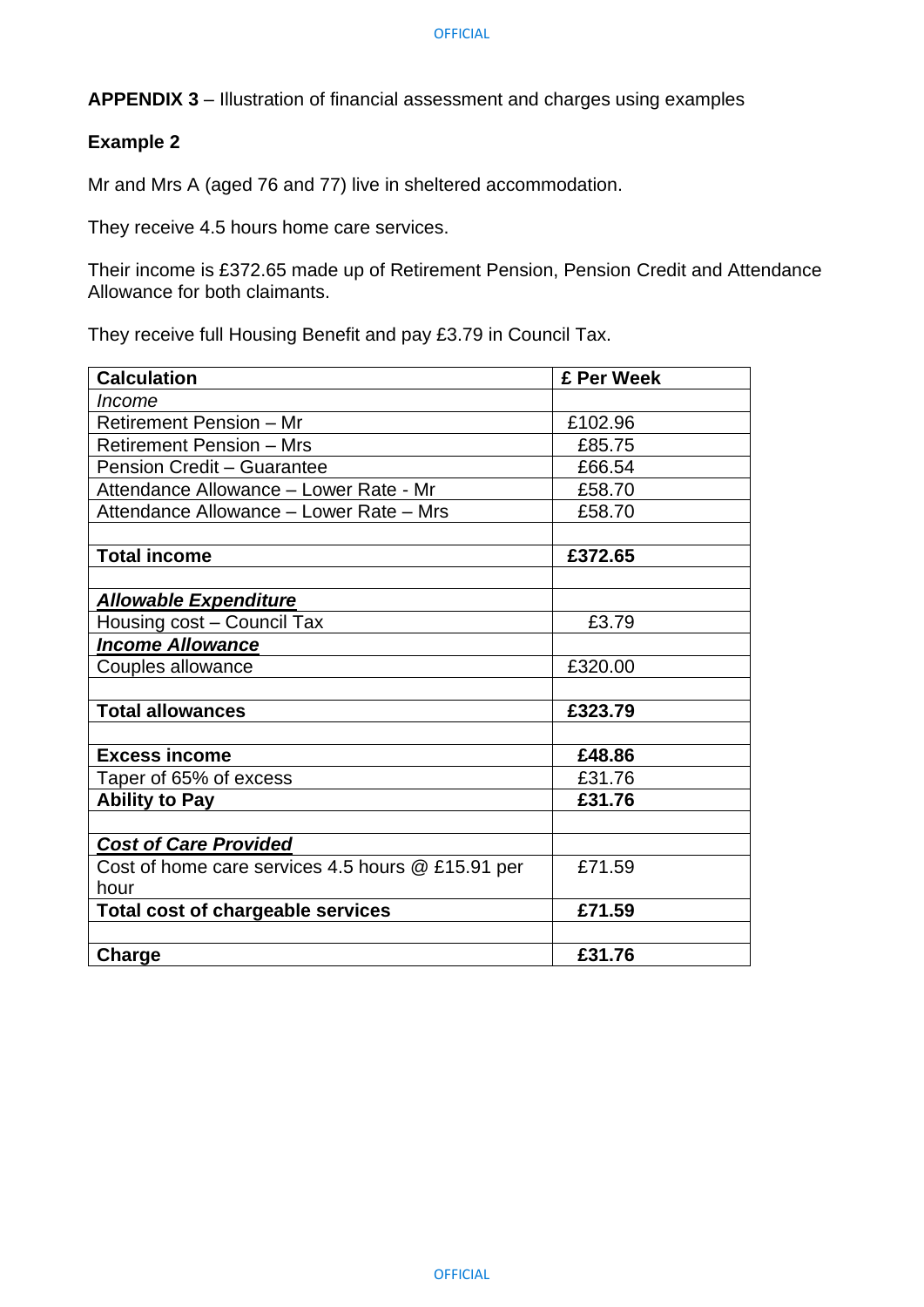#### **Example 3**

A 30-year-old man with learning disabilities lives in social housing. He receives 5 hours personal care and 6 hours home care services (domestic assistance).

He is in receipt of Income Support of £73.10 plus DLA Care Component of £58.70 per week. He has part time work from which he earns £50 net per week.

He has full Housing Benefit and pays £3.79 in Council Tax.

| <b>Calculation</b>                                   | £ Per Week |
|------------------------------------------------------|------------|
| Income                                               |            |
| <b>Income Support</b>                                | £73.10     |
| DLA Care - Middle Rate                               | £58.70     |
| 50% Earned income                                    | £25.00     |
|                                                      |            |
| <b>Total income</b>                                  | £156.80    |
|                                                      |            |
| <b>Allowable Expenditure</b>                         |            |
| Housing cost - Council Tax                           | £3.79      |
| <b>Income Allowance</b>                              |            |
| Single persons income allowance                      | £135.00    |
|                                                      |            |
|                                                      |            |
| <b>Total allowances</b>                              | £138.79    |
|                                                      |            |
| <b>Excess income</b>                                 | £18.01     |
| Taper of 65% of excess                               | £11.71     |
| <b>Ability to Pay</b>                                | £11.71     |
|                                                      |            |
| <b>Cost of Care Provided</b>                         |            |
| Cost of free personal care 5 hours @ £15.91 per week | £79.55     |
| (not chargeable)                                     |            |
| Cost of home care services 6 hours @ £15.91 per week | £95.46     |
| <b>Total cost of chargeable services</b>             | £95.46     |
|                                                      |            |
| Charge                                               | £11.71     |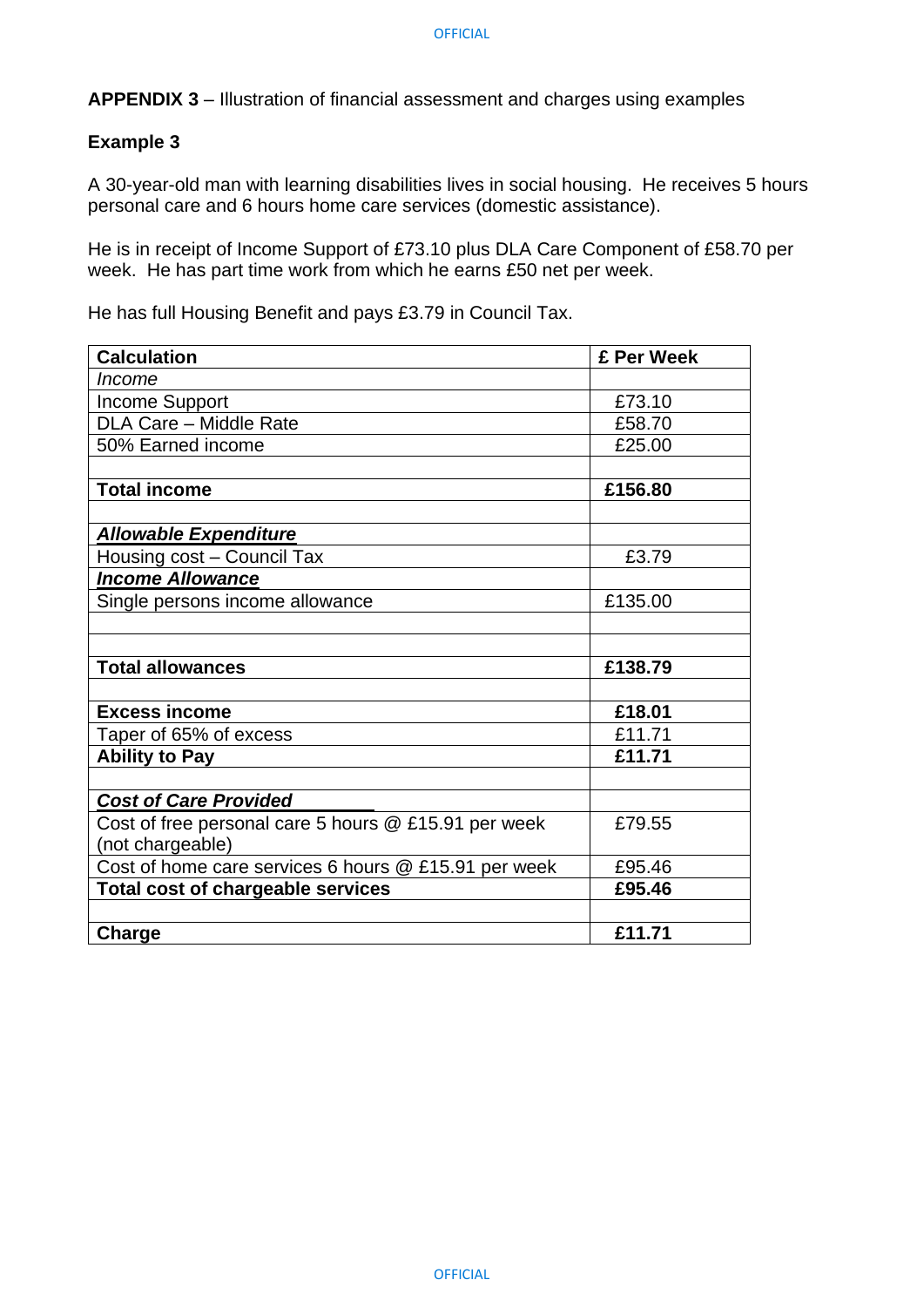#### **Example 4**

A 66-year-old woman lives in a social housing. She pays rent of £50 per week, Council Tax of £25 per week and has £20,000 in savings. She is in receipt of state pension of £151.20 per week. She also has an occupational pension of £50.50 per week and receives low rate Attendance Allowance.

She receives 2 hours shopping and laundry visits and 6 hours free personal care per week.

| <b>Calculation</b>                                     | £ Per Week |
|--------------------------------------------------------|------------|
| Income                                                 |            |
| <b>State Pension</b>                                   | £151.20    |
| Attendance Allowance - Lower rate                      | £58.70     |
| <b>Occupational Pension</b>                            | £50.50     |
| Tariff income on capital                               | £19.00     |
| <b>Total income</b>                                    | £279.40    |
|                                                        |            |
|                                                        |            |
| <b>Allowable Expenditure</b>                           |            |
| Rent                                                   | £50.00     |
| <b>Council Tax</b>                                     | £25.00     |
| Single persons income allowance                        | £210.00    |
| <b>Total allowances</b>                                | £285.00    |
| <b>Excess income</b>                                   | £0.00      |
| Taper of 65% of excess                                 | £0.00      |
|                                                        |            |
| <b>Ability to Pay</b>                                  | £0.00      |
| <b>Cost of Care Provided</b>                           |            |
| Cost of home care services 2 hours @ £15.91 per week   | £31.82     |
| Cost of free personal care 6 hours @ £15.91 per week ( | £95.46     |
| not chargeable)                                        |            |
| <b>Total cost of services</b>                          | £127.28    |
| <b>Total cost of chargeable services</b>               | £31.82     |
|                                                        |            |
| Charge                                                 | <b>Nil</b> |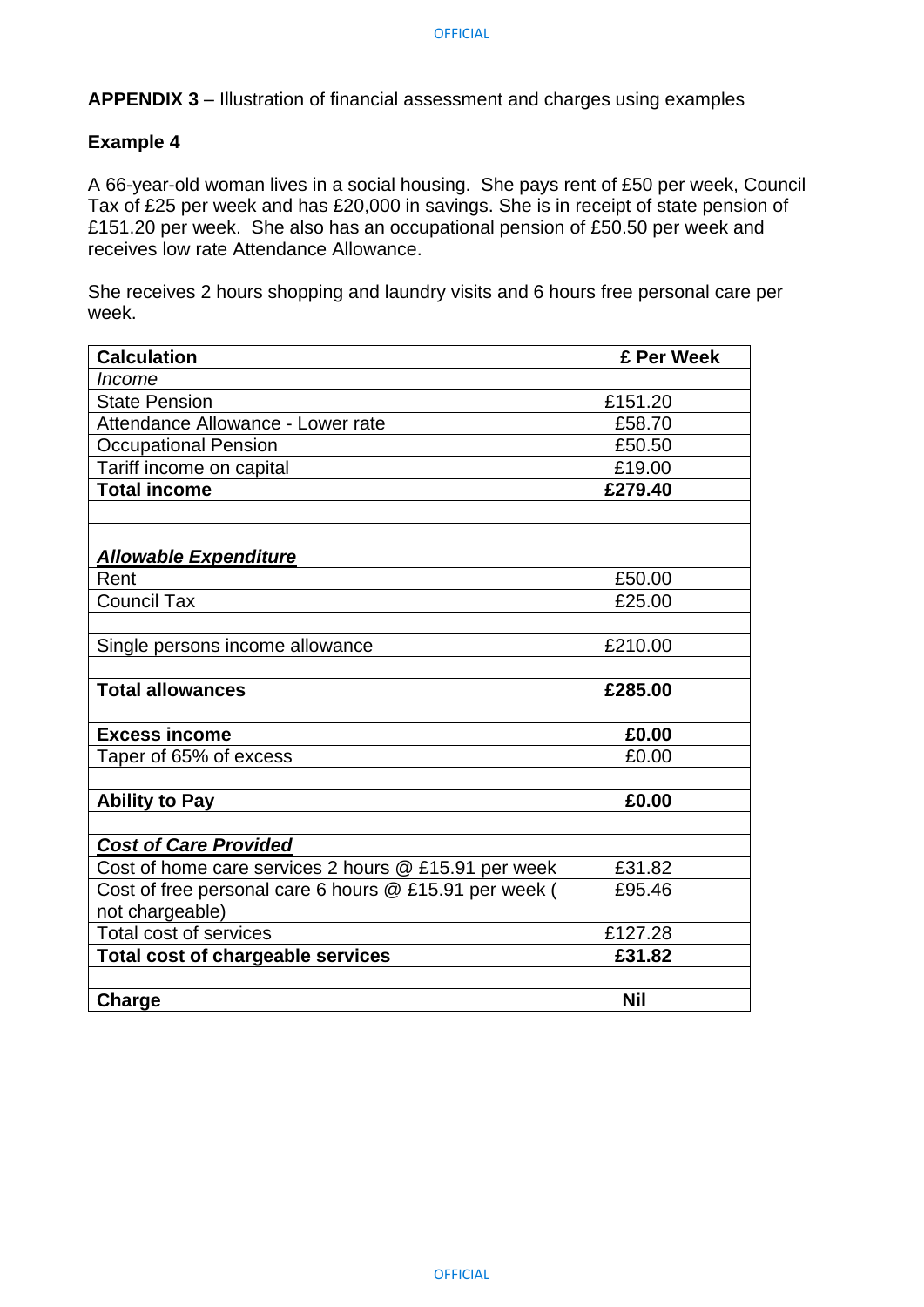### **Example 5**

A 55-year-old woman lives in a social housing. She has capital of £55,000.

She receives 15 hours home care services per week, 14 hours personal care and attends Day Care 2 days per week.

| <b>Calculation</b>                                    | £ Per Week |
|-------------------------------------------------------|------------|
|                                                       |            |
| Capital in excess of £24,750                          |            |
|                                                       |            |
| <b>Cost of Care Provided</b>                          |            |
| Contribution towards full economic cost of home care  | £378.45    |
| services 15 hours @ £25.23 per week                   |            |
| Cost of free personal care 14 hours @ £25.23 per week | £353.22    |
| (not chargeable)                                      |            |
| Day Care 2 sessions @ £21.70 per session              | £43.40     |
| <b>Total Cost of services</b>                         | £775.07    |
| Total cost of chargeable services                     | £421.85    |
|                                                       |            |
| Charge                                                | £421.85    |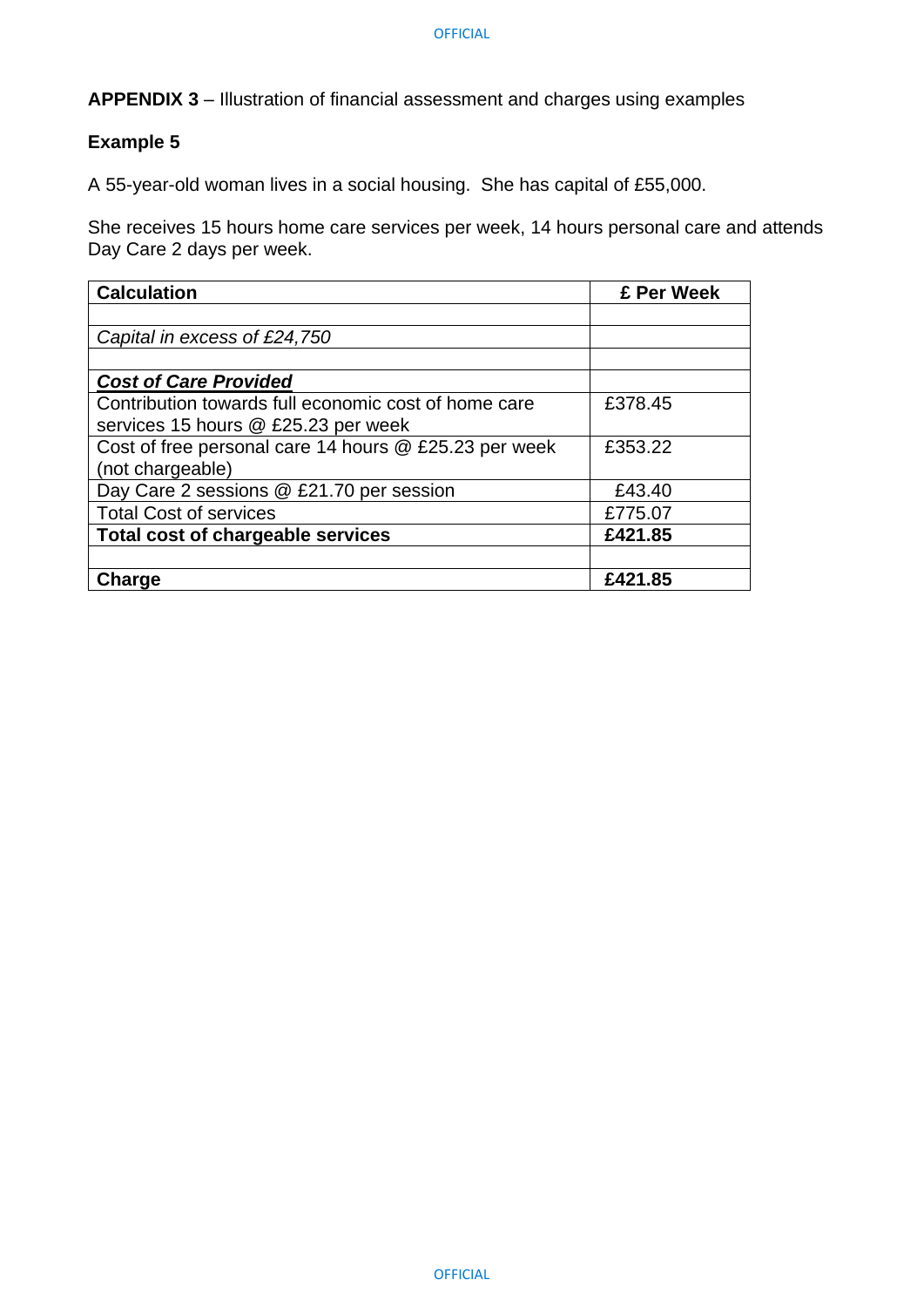#### **APPENDIX 4 Non-Residential Community Care Charging Policy Review and Appeals Procedure**

#### **1. Outcome**

To ensure that fair, consistent and timely consideration, management and decisions are applied to all appeals against an assessed charge, in a manner which does not prejudice the right of individuals to use the statutory Social Work Complaints procedure.

#### **2. Legislation and Guidance Basis**

- Social Work (Scotland) Act 1968 Section 5(B)
- COSLA Charging Guidance
- Non-Residential Community Care Charging Policy
- Non-Residential Community Care Charging Procedure
- Social Work Services Complaints Handling Procedure

#### **3. Procedure**

3.1 There are several reasons for individuals and/or their carers requesting a review. For example, these may include:

- Incorrect dates or amounts have been used:
- The charge assessed has been incorrectly calculated;
- Additional expenditure not previously stated as part of the individual's financial circumstance details;
- Being invoiced for services not received.

3.1.1 In addition to the above grounds for review, an individual and/or their carers can request a formal appeal where there are exceptional personal circumstances concerning their financial situation and they believe that payment of the assessed amount will cause them severe hardship.

#### **3.2 The Review and Appeals Process**

3.2.1 This two-stage process will start with Stage 1 and include an initial re-assessment or re-working of the assessed charge by the Billing, Ordering & Purchasing (BOP) Team along with the Financial Inclusion and Welfare Support Team (FIWS). This will be followed by a more formal appeal (Stage 2) involving a Senior Manager at Locality Manager level or above.

#### **3.3 Stage 1 - Review**

3.3.1 If an individual and/or their carer wish to dispute the assessed charge, they can request an immediate re-assessment or re-working of the charge. This will be done by the BOP and FIWS Teams. In normal circumstances this request will be expected to have been made **within 28 working days**, unless there are exceptional circumstances, through which it has not been possible to submit or lodge the review request within that timescale. The Council will apply discretion, as reasonable in such circumstances, to accept a request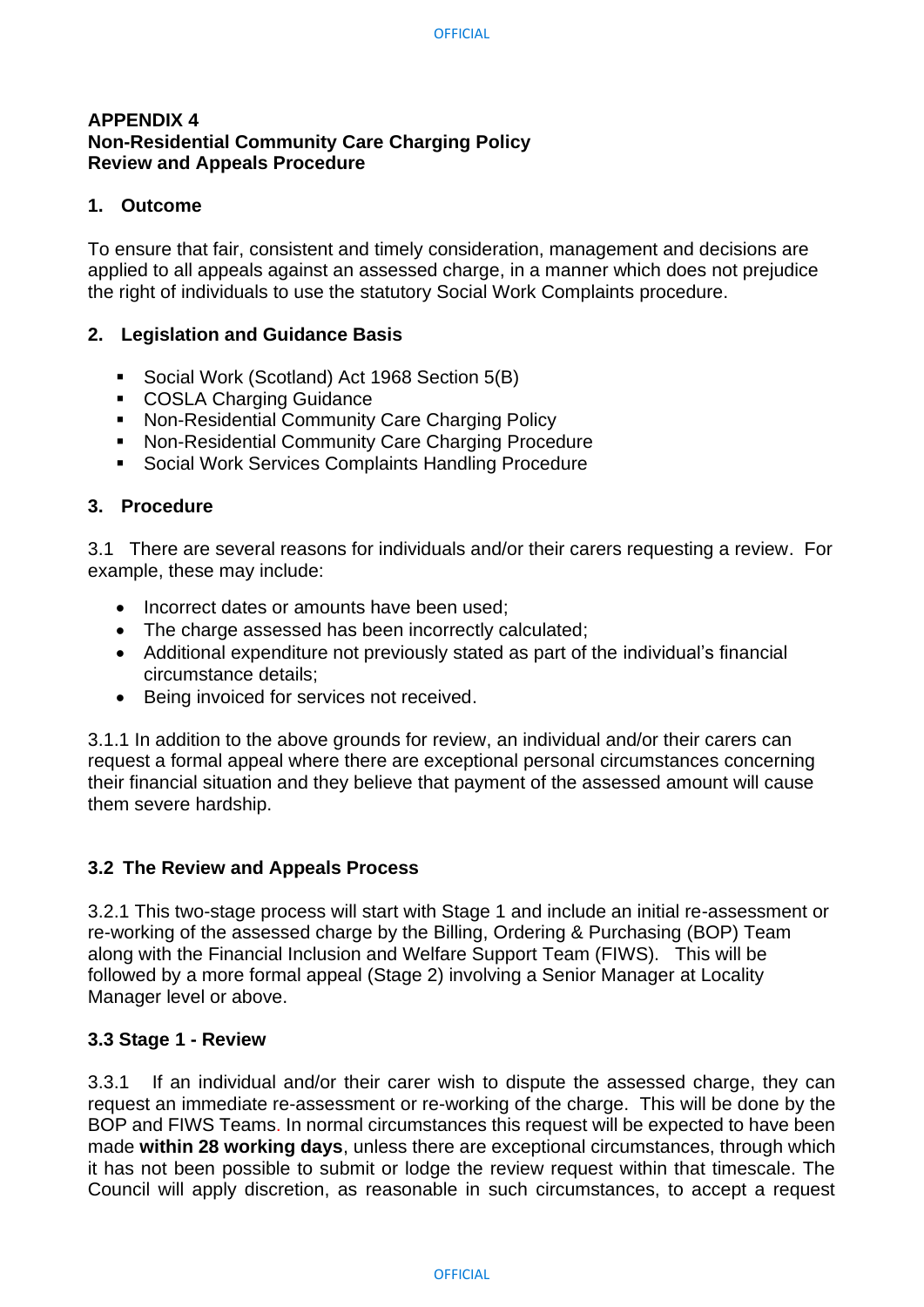beyond the above timescale, but preferably no later than 3 months of the decision being made.

3.3.2 On receipt of a request for a review, invoices will continue to be raised but the debt recovery process will be placed 'on hold' pending the outcome of the review and/or subsequent decision following consideration of the matter as a complaint.

3.3.3 The BOP Team's initial re-assessment or re-working will be restricted to a simple check for possible mathematical errors or inaccuracies of dates, figures, etc, which can be easily rectified or amended. The BOP Team will write to the individual or their carer with the outcome of his/her re-assessment or re-working **within 7 working days** of the request being received and will also explain what the individual/carer can do if they remain dissatisfied with the response.

3.3.4 Beyond these situations, the FIWS will need to refer any other requests for a formal appeal, directly to the relevant Senior Manager for convening the Stage 2 appeal.

3.3.5 At this stage FIWS will also offer the individual a Benefits Maximisation check to ensure the individual's income is being maximised.

#### **3.4 Stage 2 – Appeal**

3.4.1 Should the individual or their carer remain dissatisfied with the BOP Team's decision or their reason(s) for making a formal appeal requires further consideration, he/she can request for the matter to be considered by a Senior Manager.

3.4.2 The Senior Manager should initially meet with the individual and/or their carer to discuss the areas of dissatisfaction. He/she should form a panel to consider the appeal, and this may include:

- A Senior Manager with no prior involvement in the matter, and /or
- A Finance Officer.

3.4.3 The Senior Manager's role will be to review the information, process and decisions involved in arriving at the assessed charge. Following this, he/she will provide their recommendations to the Head of Service who has the authority to decide on whether a charge is either waived or revised.

3.4.3 Whilst Social Work has discretion to operate an appeals procedure, this must be regarded as a special form of complaint investigation (linked to Stage 2 of the Complaints Handling Procedure). Such appeals must be compliant with the CHP in terms of the rigour and documentation of the process, must be concluded within 20 working days with a written response to the individual, and must be recorded as a Stage 2 complaint on the relevant complaints database.

3.4.4. If the individual or their carer raises additional issues of dissatisfaction as well as challenging a professional decision, then the process must consider and respond to every element of the customer's dissatisfaction so that no additional complaint process is required.

3.4.5 The final response letter must provide relevant text advising the individual or their carer of their right to refer the matter to the Scottish Public Services Ombudsman (SPSO)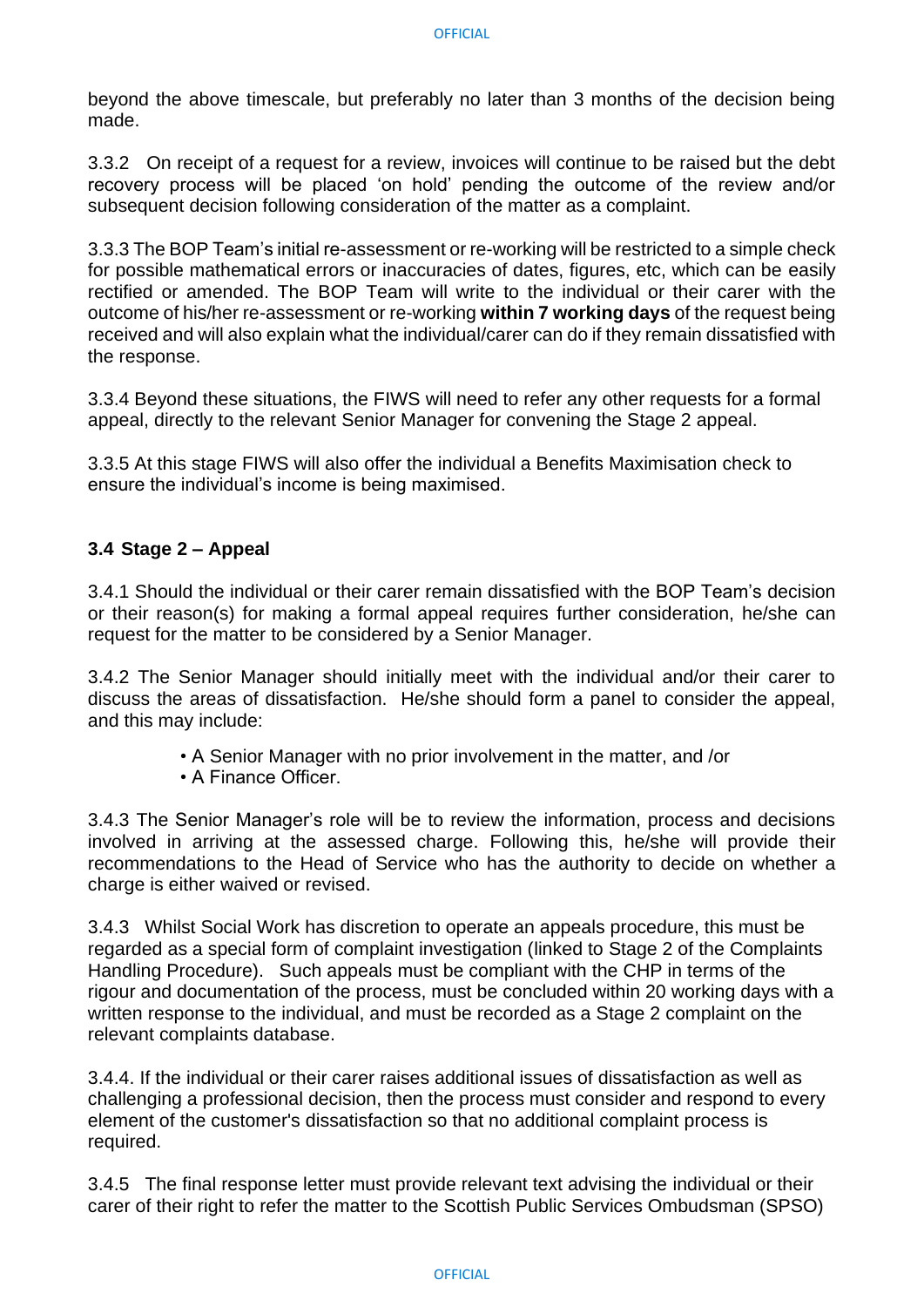for independent consideration. The SPSO will then investigate matters, in full, in line with their standard procedures.

#### **3.5 Process involved for conducting a Stage 2 Appeal**

3.5.1 Upon receipt of a request for an appeal by a Senior Manager, the individual or their carer will be sent a letter acknowledging his/her request **within 3 working days of its receipt.** This will also indicate when the Stage 2 Appeal will take place. The individual can choose to attend and/or be represented appropriately (e.g. by a friend or independent advocate, etc), and where they decide not to attend, it will still be possible for them to submit, **3 days** before the meeting, any information that they consider as relevant to their case for the panel's consideration.

3.5.2 Following the appeal, the individual or their carer will be informed in writing of the decision **within 7 working days** of the review having taken place. This will also include information explaining how they can challenge this decision, if they remain dissatisfied with the result of the appeal.

3.5.3 The individual or their carer will be required to confirm if they are satisfied with the decision. Unless a written reply to that effect is received **within 7 days,** the decision will be deemed as being acceptable to the individual or their carer and the charge will therefore be applied.

3.5.4 An individual and/or their carer will be notified of the decision following their Stage 2 appeal within 20 working days of their request being received by Social Work Services, unless there are exceptional circumstances which have prevented this, for example annual leave or jury duty of the SSWM.

#### **3.6 Beyond the internal Charging Policy Review and Appeals Procedure**

3.6.1 It should be possible for individuals to obtain a reasonable solution or explanation as a result of their appeals being considered in respect of an assessed charge, under the twostage Review and Appeals Procedure as outlined above, without recourse to the statutory Social Work Complaints Procedure. Staff must therefore encourage individuals to follow the Stage 1(Review) and Stage 2 (Appeal) process first, before taking the route to complaining.

3.6.2 Where the individual or their carer remains dissatisfied with the decision following the outcome of the Review and Appeals procedure, he/she should not be required to seek a reconsideration of a decision under both the appeal and complaint processes, nor should they be required to make a further complaint if dissatisfied with the outcome of Review and Appeal process.

3.6.3 Where an actual complaint is received about the assessed charge or a request is made for a disputed charge that has been considered beyond the Charging Policy Review and Appeals procedure, further consideration must be given by the Senior Manager to suspend that assessed charge, to signpost the individual or their carer to the Scottish Public Services Ombudsman (SPSO), and to await the outcome and decision of the SPSO. The SPSO will then investigate matters in full and in line with their standard procedures.

3.6.4 For more information on the statutory Social Work Complaints Handling Procedure please access the Council's web site on: